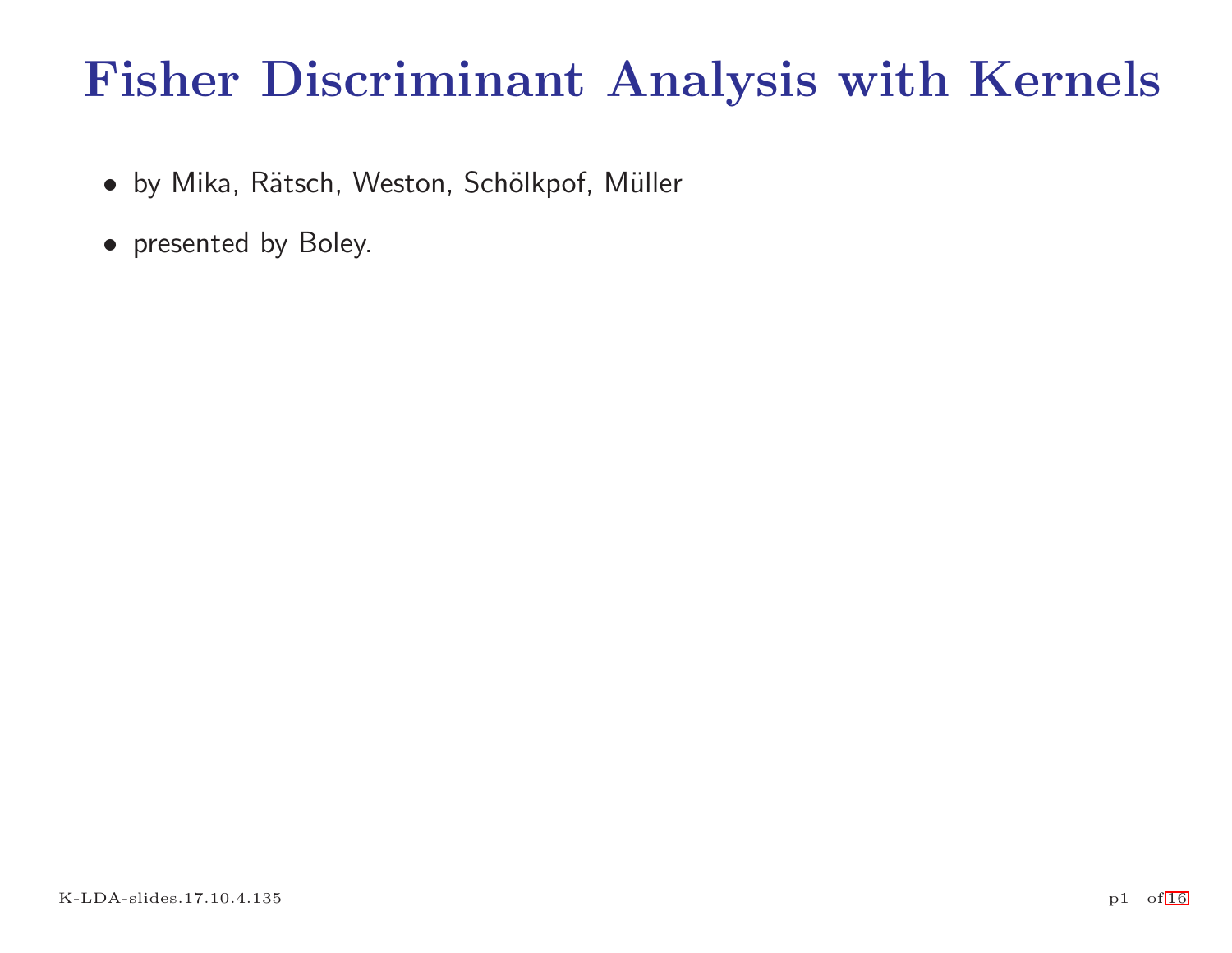# Discriminate between two classes

- Need to identify good set of features
- PCA: unsupervised algorithm to reduce reconstruction error
- Better to take advantage of label info
- Classical approaches: bayes classifier requires assumptions on data distribution within each class
- Often: assume Gaussian distribution within each class

 $\rightarrow$  leads to quadratic or linear discriminants, like Fisher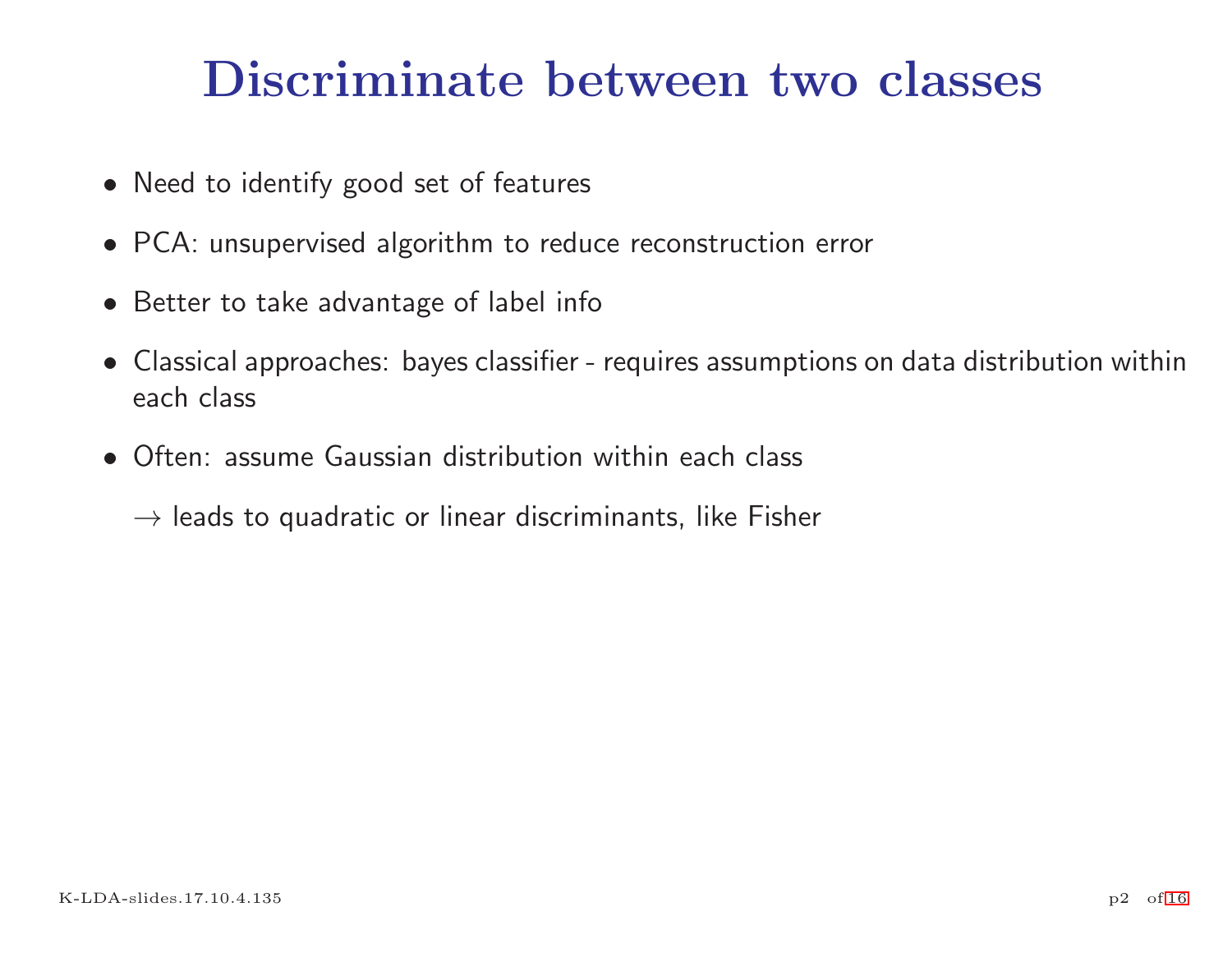# This work

- Authors propose kernel idea used in SVMs, K-PCA.
- Use in supervised Fisher's Discriminant
- Result often competitive with K SVMs.
- Dot-product in kernel space  $\rightarrow$  closed form solution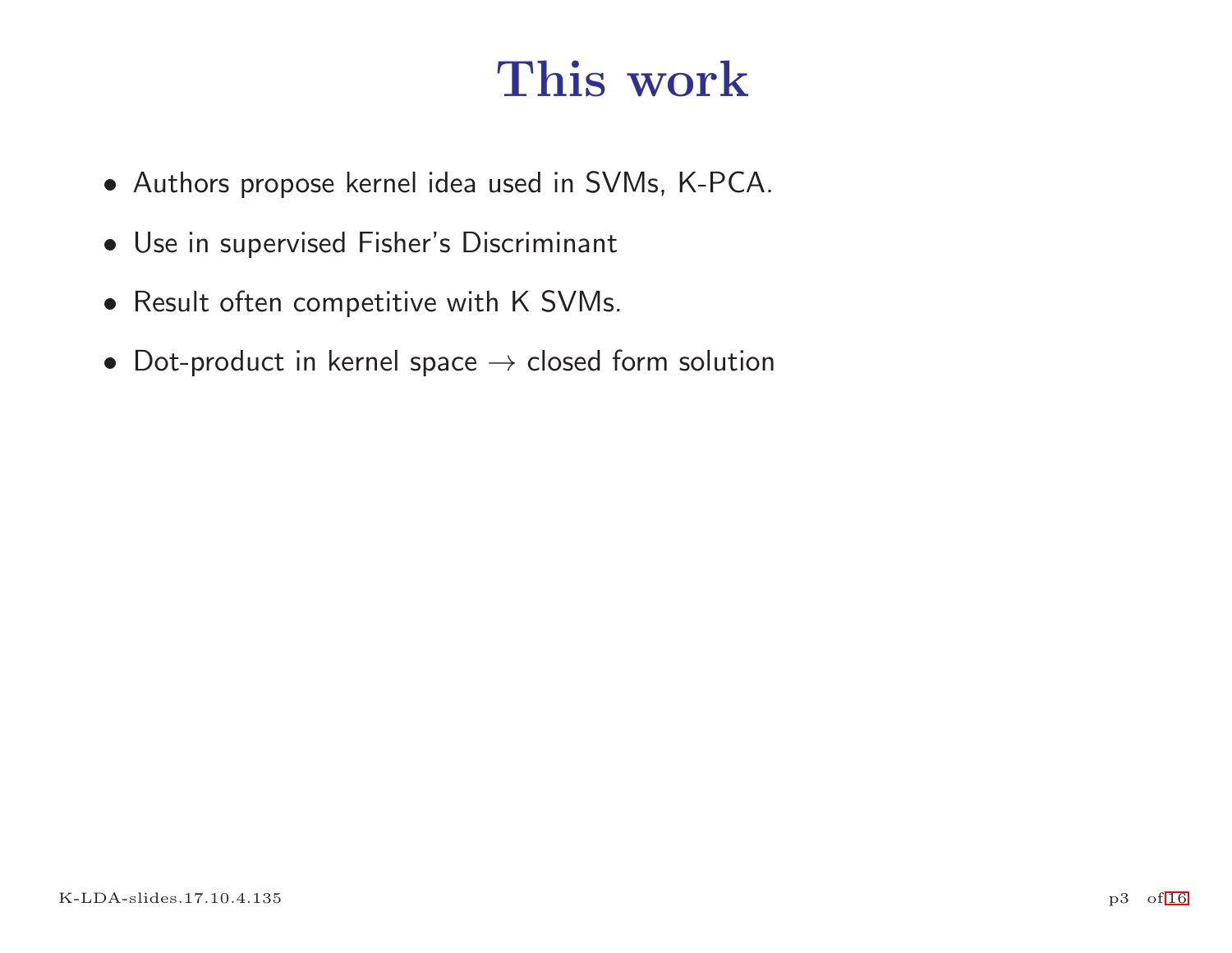# Classical Fisher Linear Discriminant

- $\bullet$  samples from two classes:  $X_1=[{\bf x}_1,\ldots,{\bf x}_{\ell_1}],~X_2=[{\bf x}_{\ell_1+1},\ldots,{\bf x}_{\ell_1+\ell_2}],$  with  $\ell=1$  $\ell_1+\ell_2$ .
- $\bullet$  Fisher's discriminant projects all the data onto a direction w maximizing the separation of the means along the projection while minimizing the scatter with each class

$$
\max J(\mathbf{w}) = \frac{\mathbf{w}^T S_B \mathbf{w}}{\mathbf{w}^T S_W \mathbf{w}}
$$

where

$$
S_B = (\mathbf{m}_1 - \mathbf{m}_2)(\mathbf{m}_1 - \mathbf{m}_2)^T
$$
 between cluster scatter  
\n
$$
S_W = \sum_{i=1,2}^{i=1,2} \sum_{\mathbf{x} \in X_i} (\mathbf{x} - \mathbf{m}_i)(\mathbf{x} - \mathbf{m}_i)^T
$$
 within class scatter  
\n
$$
\mathbf{m}_i = \frac{1}{\ell_i} \sum_{\mathbf{x} \in X_i} \mathbf{x}
$$
 class mean  
\n
$$
\mathbf{m} = \frac{1}{\ell} \sum_{\mathbf{x}} \mathbf{x} = \frac{\ell_1}{\ell} \mathbf{m}_1 + \frac{\ell_2}{\ell} \mathbf{m}_2
$$
 global mean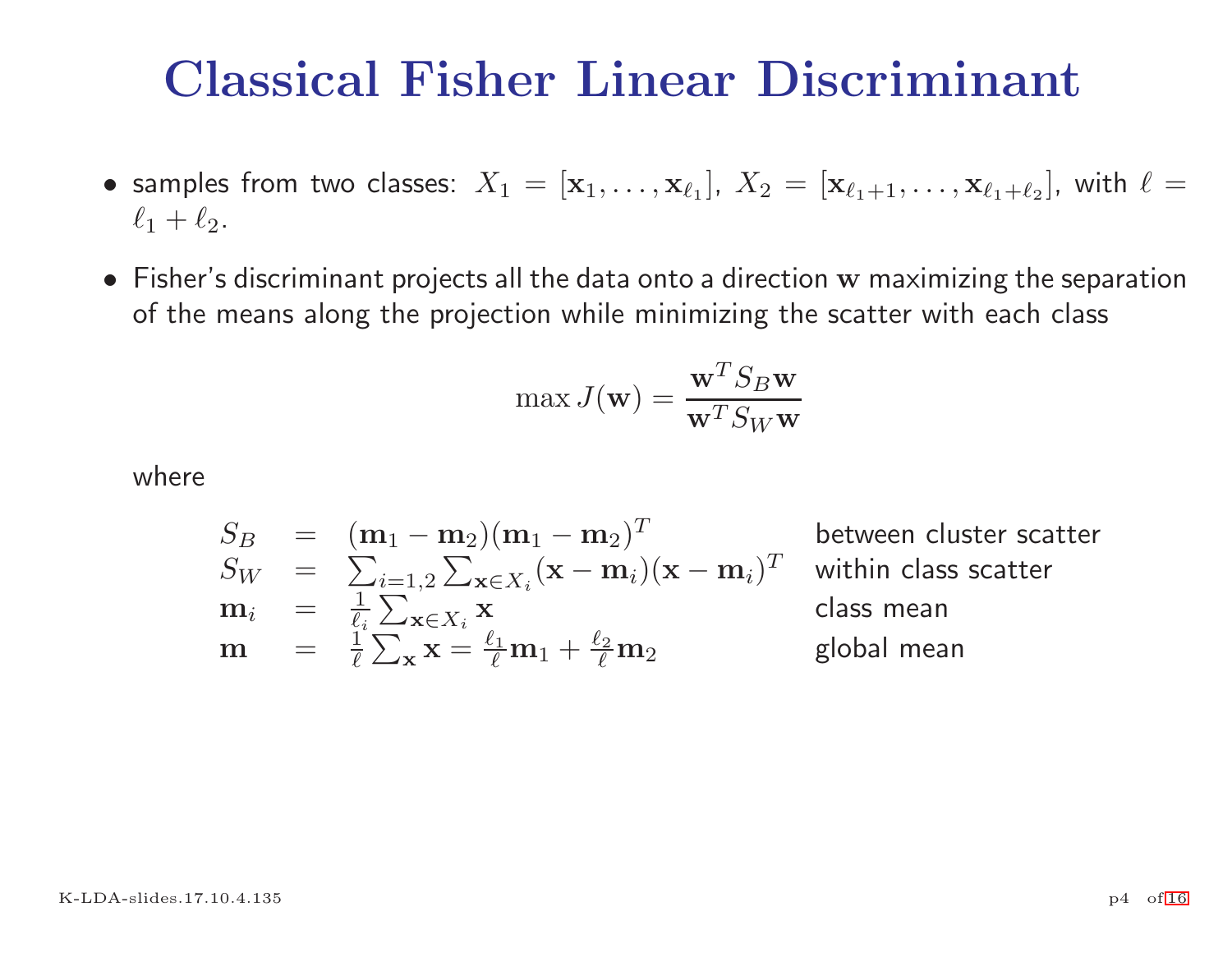# Statistical Motivation - Bayes

- Optimal Bayes assigns class based on maximum a-posteriori probability
- Simplifying assumption: each class has a normal distribution
- Measures Mahalanobis distance of <sup>a</sup> sample to class center
- Result is a quadratic separator
- With a single common Covariance matrix  $\rightarrow$  linear separator
- linear separator advantage: robust against noise
- Direction of separator aligned with direction of maximal variance within each class
- $\bullet$  Linear separator  $\leftrightarrow$  Fisher's w.
- Crucial: have enough samples to get good estimate of Covariance.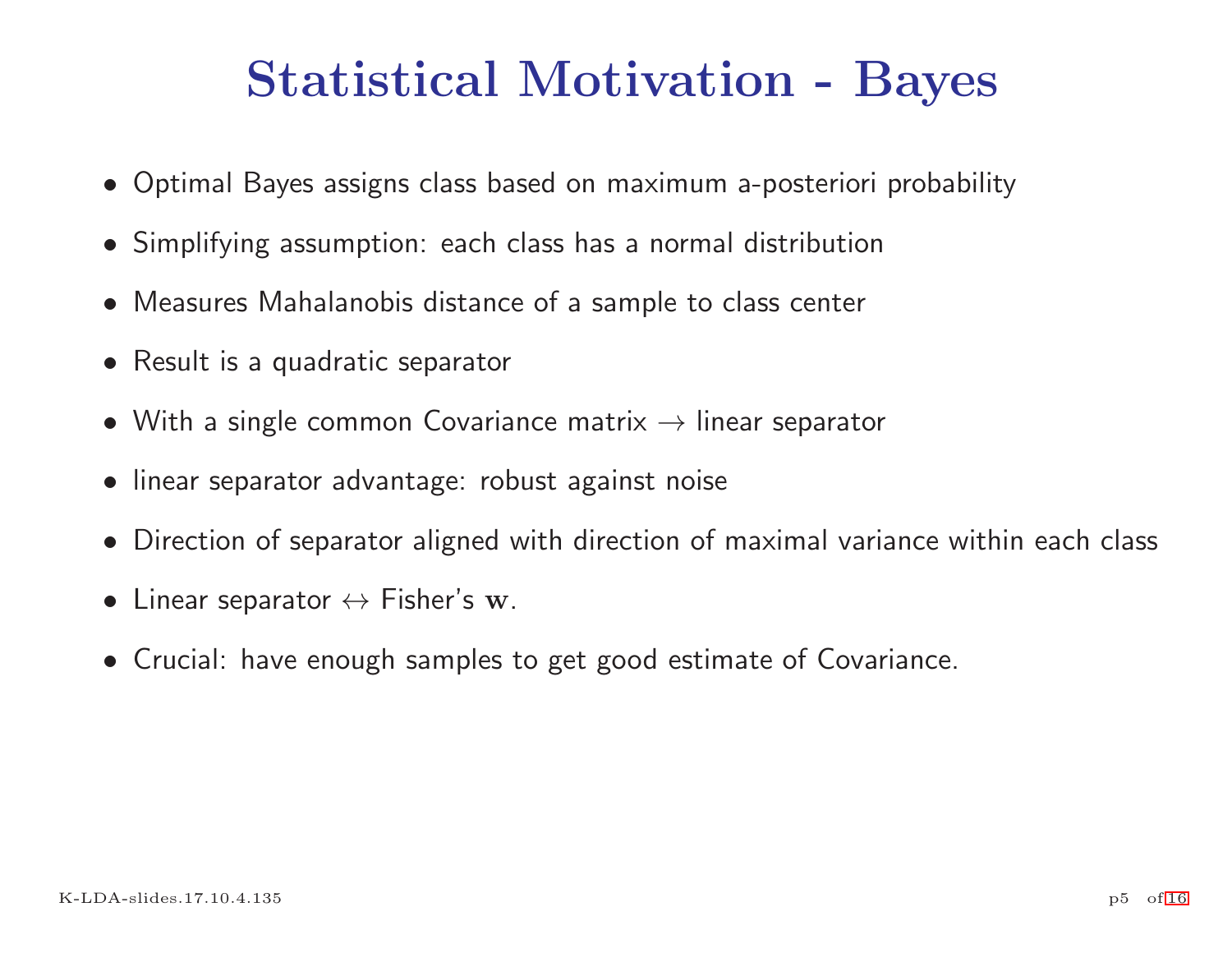## Fisher's discriminant in feature space

- Linear discriminant is not rich enough
- Want to keep robustness and statistical foundation while allowing richer separators
- $\bullet$  Answer: use high-dimensional feature space  ${\cal F}$
- Map  $\mathbf{x} \mapsto \hat{\mathbf{x}} = \phi(\mathbf{x}) \in \mathcal{F}$ .
- Fisher's Disc. is now:

$$
\max J(\mathbf{w}) = \frac{\mathbf{w}^T \hat{S}_B \mathbf{w}}{\mathbf{w}^T \hat{S}_W \mathbf{w}}
$$

where

$$
\hat{S}_B = (\hat{\mathbf{m}}_1 - \hat{\mathbf{m}}_2)(\hat{\mathbf{m}}_1 - \hat{\mathbf{m}}_2)^T
$$
 between cluster scatter  
\n
$$
\hat{S}_W = \sum_{i=1,2} \sum_{\hat{\mathbf{x}} \in \hat{X}_i} (\hat{\mathbf{x}} - \hat{\mathbf{m}}_i)(\hat{\mathbf{x}} - \hat{\mathbf{m}}_i)^T
$$
 within class scatter  
\n
$$
\hat{\mathbf{m}}_i = \frac{1}{\ell_i} \sum_{\hat{\mathbf{x}} \in \hat{X}_i} \hat{\mathbf{x}} \hat{\mathbf{x}}
$$
class mean  
\n
$$
\hat{\mathbf{m}} = \frac{1}{\ell} \sum_{\hat{\mathbf{x}} \in \hat{X}} \mathbf{x} = \frac{\ell_1}{\ell} \hat{\mathbf{m}}_1 + \frac{\ell_2}{\ell} \hat{\mathbf{m}}_2
$$
global mean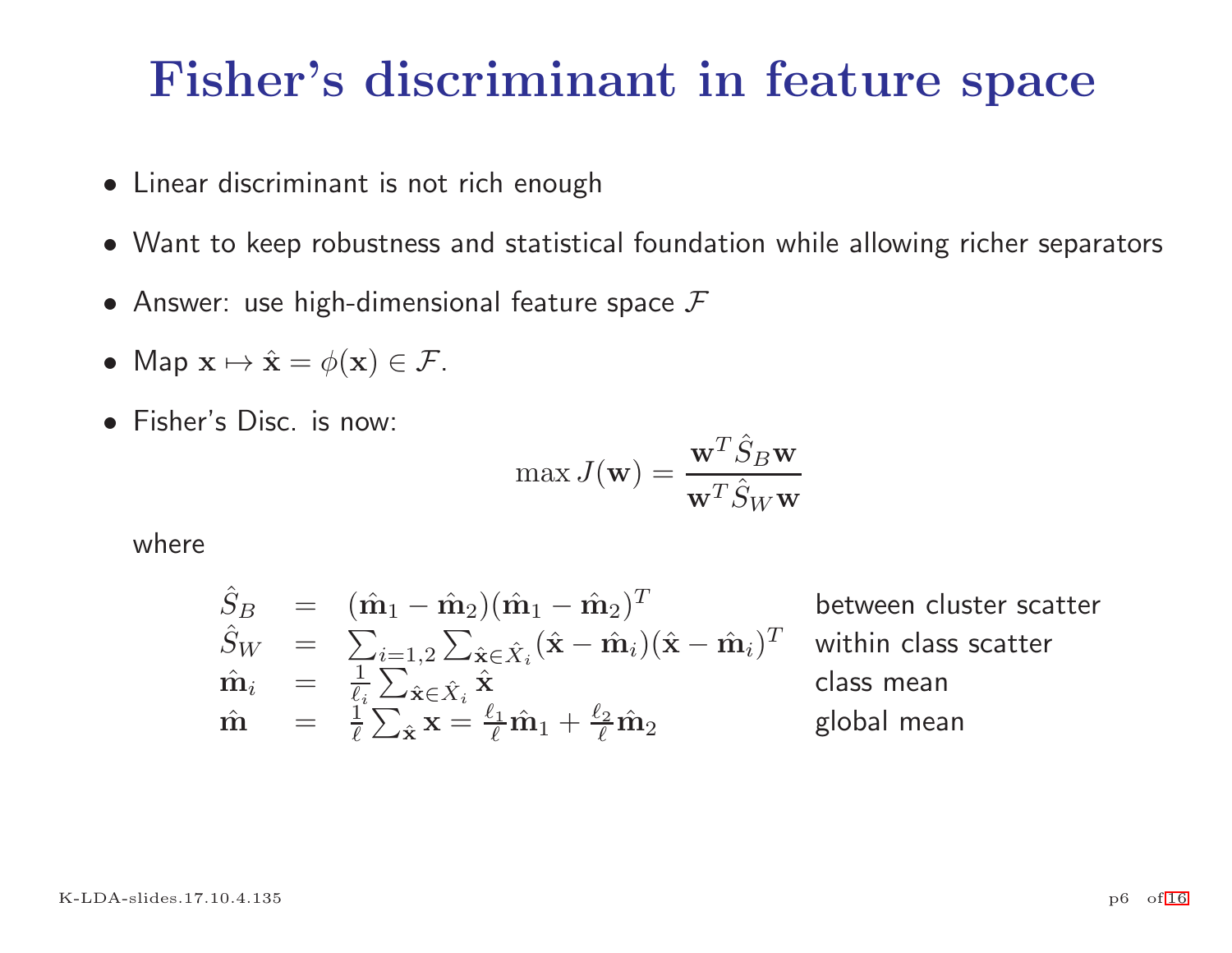## Kernel Function

- Need to formulate problem in terms of dot-products of input patterns
- Any solution w must lie in span of training samples  $\hat{\mathbf{x}}_1, \ldots, \hat{\mathbf{x}}_\ell$  in  $\mathcal{F}$ .

• 
$$
\mathbf{w} = \sum_{1}^{\ell} \alpha_j \hat{x}_j = \sum_{1}^{\ell} \alpha_j \phi(\mathbf{x}_j).
$$

• Inner Product with mean: 
$$
\mathbf{w}^T \hat{\mathbf{m}}_i = \sum_{j=1}^{\ell} \alpha_j \frac{1}{\ell_i} \sum_{\mathbf{x} \in X_i} \mathbf{k}(\mathbf{x}_j, \mathbf{x}).
$$
  

$$
(M_i)_j
$$

• Wish to optimize  $\max J(\mathbf{w}) = \mathbf{w}^T \hat{S}_B \mathbf{w} / \mathbf{w}^T \hat{S}_W \mathbf{w}$ 

• **Numerator:** 
$$
\mathbf{w}^T \hat{S}_B \mathbf{w} = \alpha^T \underbrace{(M_1 - M_2)(M_1 - M_2)^T}_{M} \alpha
$$

• Here  $M_i$  is the  $\ell$ -vector of weighted row sums of the kernel matrix  $K = \{K_{ij}\} = \{k(\mathbf{x}_i, \mathbf{x}_j)\}_{i,j=1,\ldots,\ell}$ .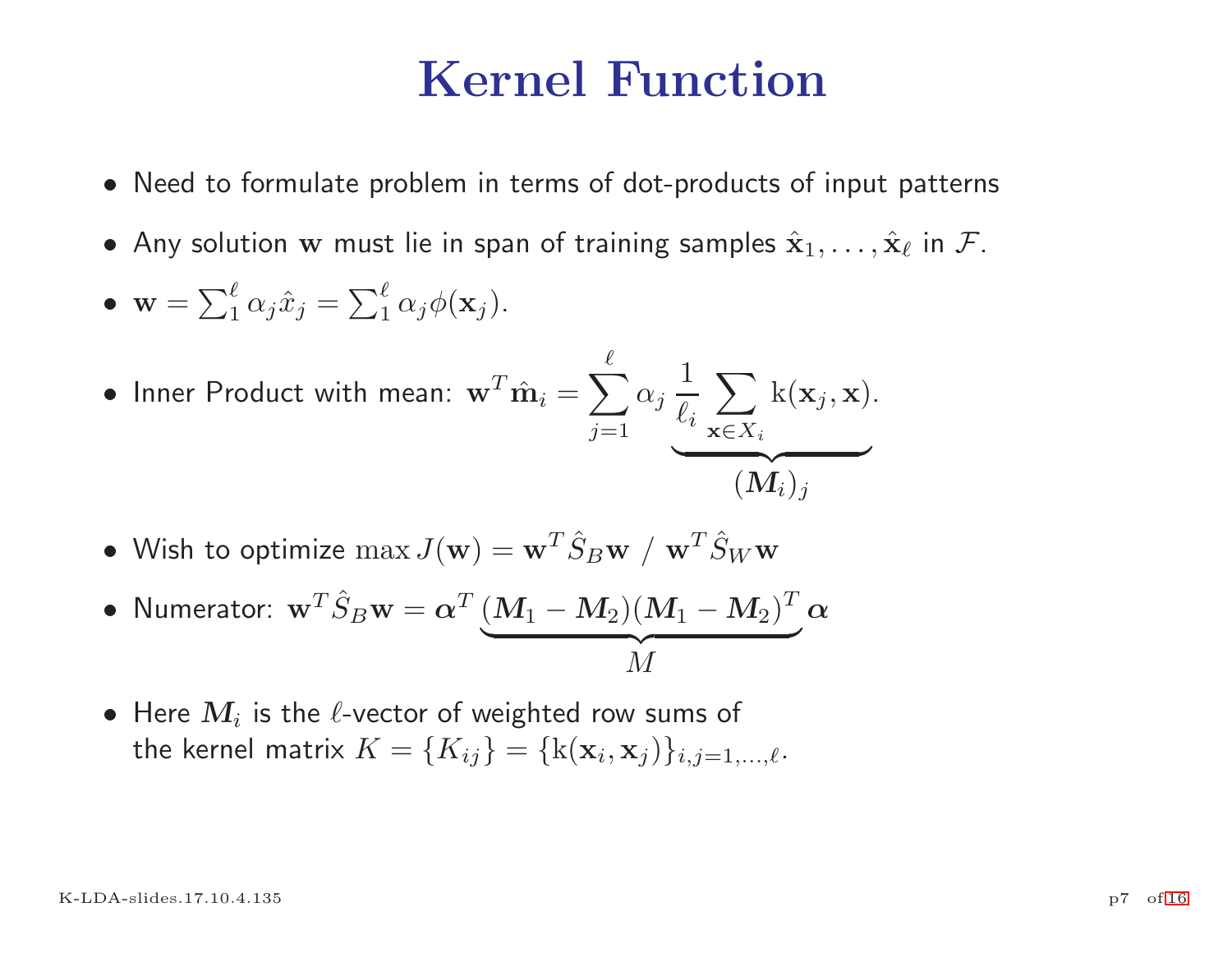## Kernel Function 2

• Wish to optimize  $\max J(\mathbf{w}) = \mathbf{w}^T \hat{S}_B \mathbf{w} / \mathbf{w}^T \hat{S}_W \mathbf{w}$ 

• Denominator: 
$$
\mathbf{w}^T \hat{S}_W \mathbf{w} = \alpha^T \underbrace{(K_1(I - \mathbf{1}_{\ell_1}) K_1^T) + (K_2(I - \mathbf{1}_{\ell_2}) K_2^T)}_{N} \alpha
$$

where 
$$
K_1 = \{(K_1)_{ij}\} = \{\mathbf{k}(\mathbf{x}_i, \mathbf{x}_j)\}_{i=1,\dots,\ell}^{j=1,\dots,\ell}
$$
  $(\ell \times \ell_1 \text{ matrix})$   
\n $K_2 = \{(K_2)_{ij}\} = \{\mathbf{k}(\mathbf{x}_i, \mathbf{x}_j)\}_{i=1,\dots,\ell}^{j=1,\dots,\ell_2}$   $(\ell \times \ell_2 \text{ matrix})$   
\n $K = (K_1, K_2).$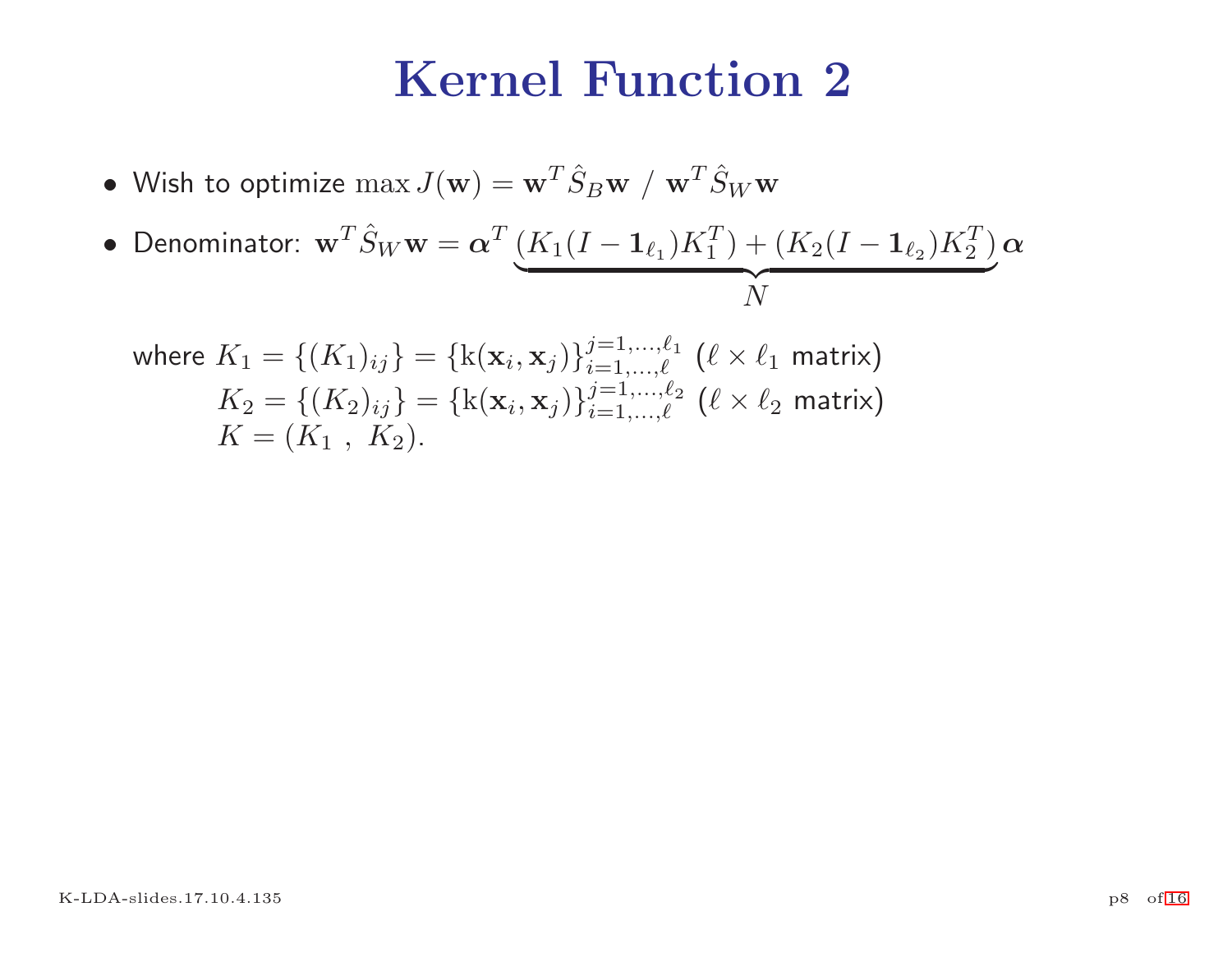# Kernel Fisher Discriminant

• KFD is now solved by optimizing

$$
\max J(\mathbf{w}) = \frac{\mathbf{w}^T N \mathbf{w}}{\mathbf{w}^T M \mathbf{w}}.
$$

- $\bullet \,$  Solve by finding leading eigenvector of  $N^{-1}M$  [or better, solve generalized eigenproblem  $M$ **w** =  $\lambda N$ **w**].
- Project new pattern  $\hat{\mathbf{x}} = \phi(\mathbf{x})$  onto  $\mathbf{w}$  by

$$
\langle \mathbf{w}, \phi(\mathbf{x}) \rangle = \sum_{i=1}^{\ell} \alpha_i \mathrm{k}(\mathbf{x}_i, \mathbf{x})
$$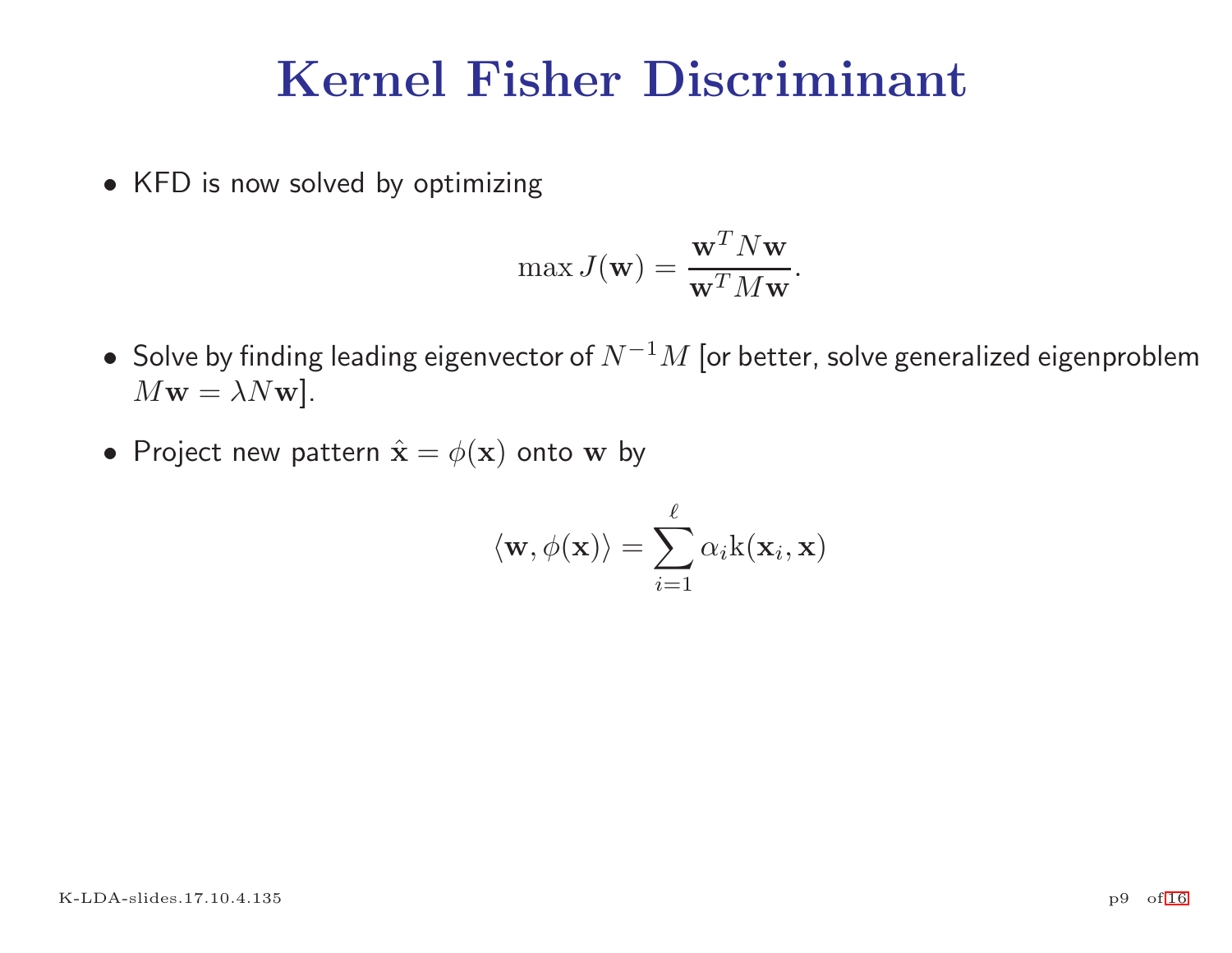# Numerical Issues

- Estimating  $\ell$  covariance structures from  $\ell$  samples  $\rightarrow$  ill-posed.
- $N$  could be singular or badly conditioned
- Need capacity control in  $\mathcal F$

#### **Solution**

- Replace N with  $N_{\mu} = N + \mu I$ .
- Effect: Makes  $N$  better conditioned
- Decreases bias in sample-based eigenvalue estimates
- Imposes regularization on  $\|\alpha\|^2$ , favoring solutions with small expansion coefficients.
- Regularization effect not fully understood.
- Other forms of regularization possible.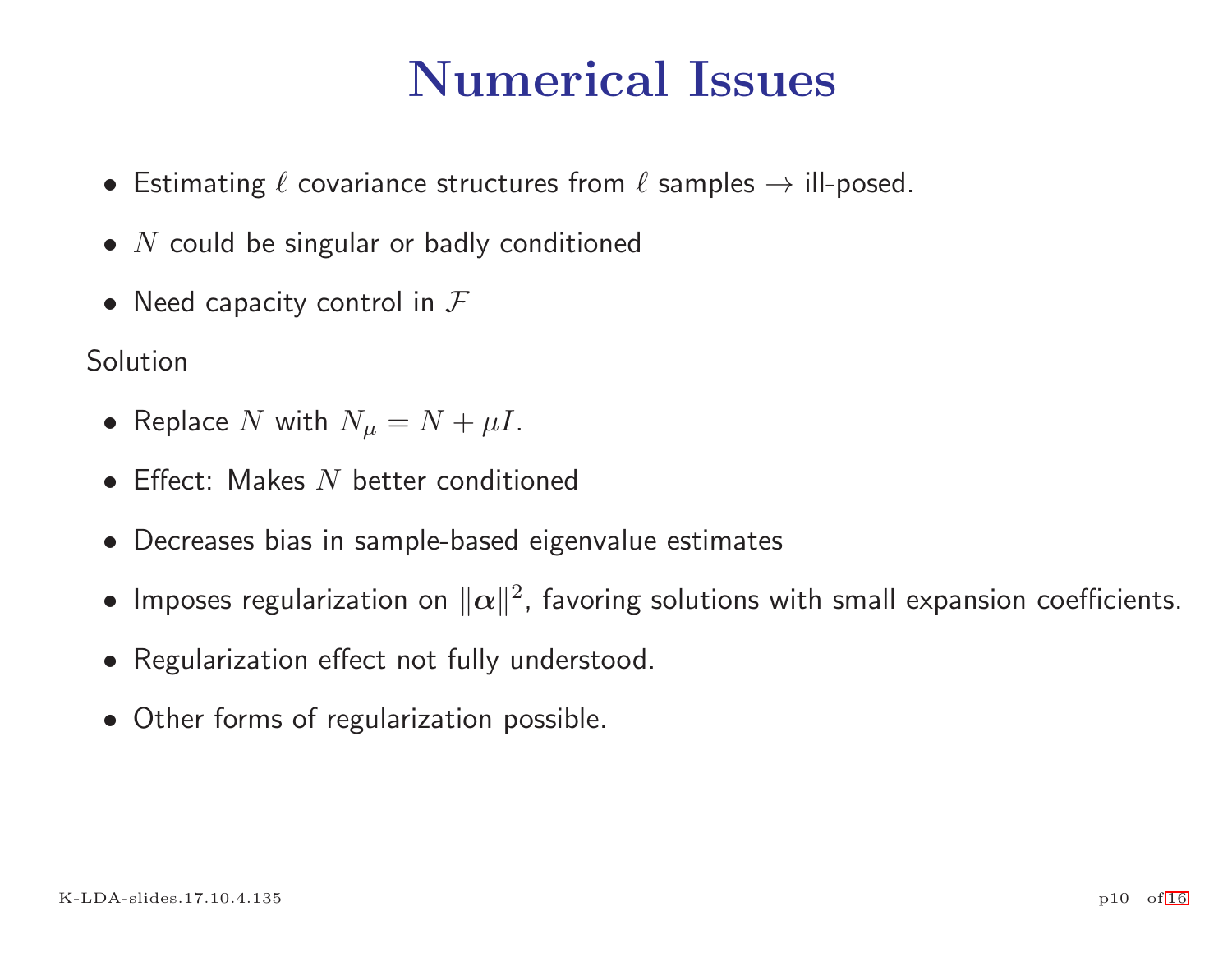# Illustration

Figure 1: Comparison of feature found by KFD (left) and those found by Kernel PCA: first (middle) and second (right); details see text.



- KFD: polynomial kernel degree two, regularized with  $\mu = 10^{-3}$ .
- Two classes  $(\times \text{'s} \& \cdot \text{'s})$ , parabolic mirrored around axes.
- Contour lines  $=$  level sets
- KFD level sets discriminate classes well
- KPCA less so.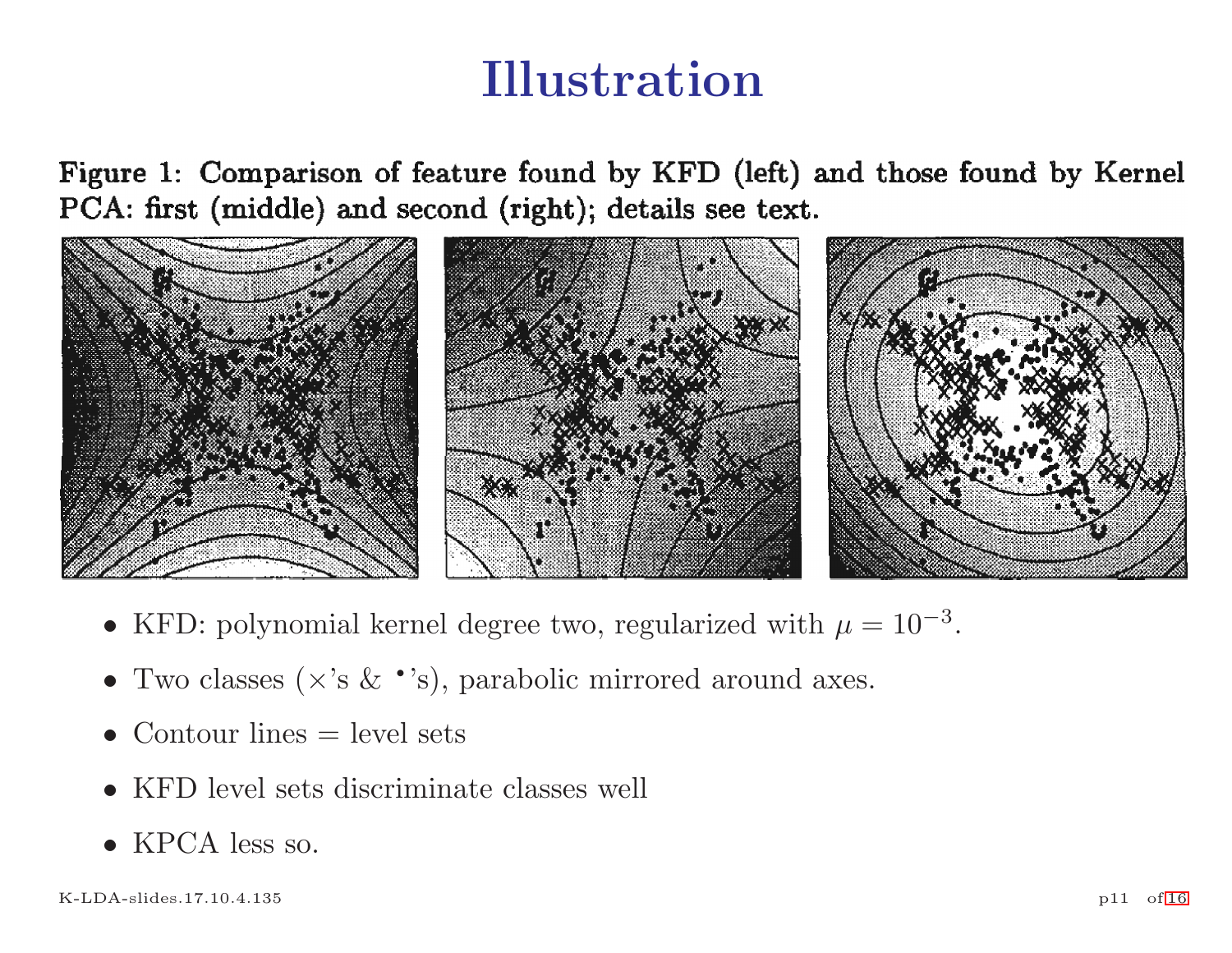# Experiments

- Compare to other state-of-the-art classifiers
- KFD: Kernel Fisher Discrminant with Gaussian kernel
	- Once w obtained, used 1-d linear SVM to classify
- Adaboost
- Regularized Adaboost
- SVM: Support Vector Machine with Gaussian kernel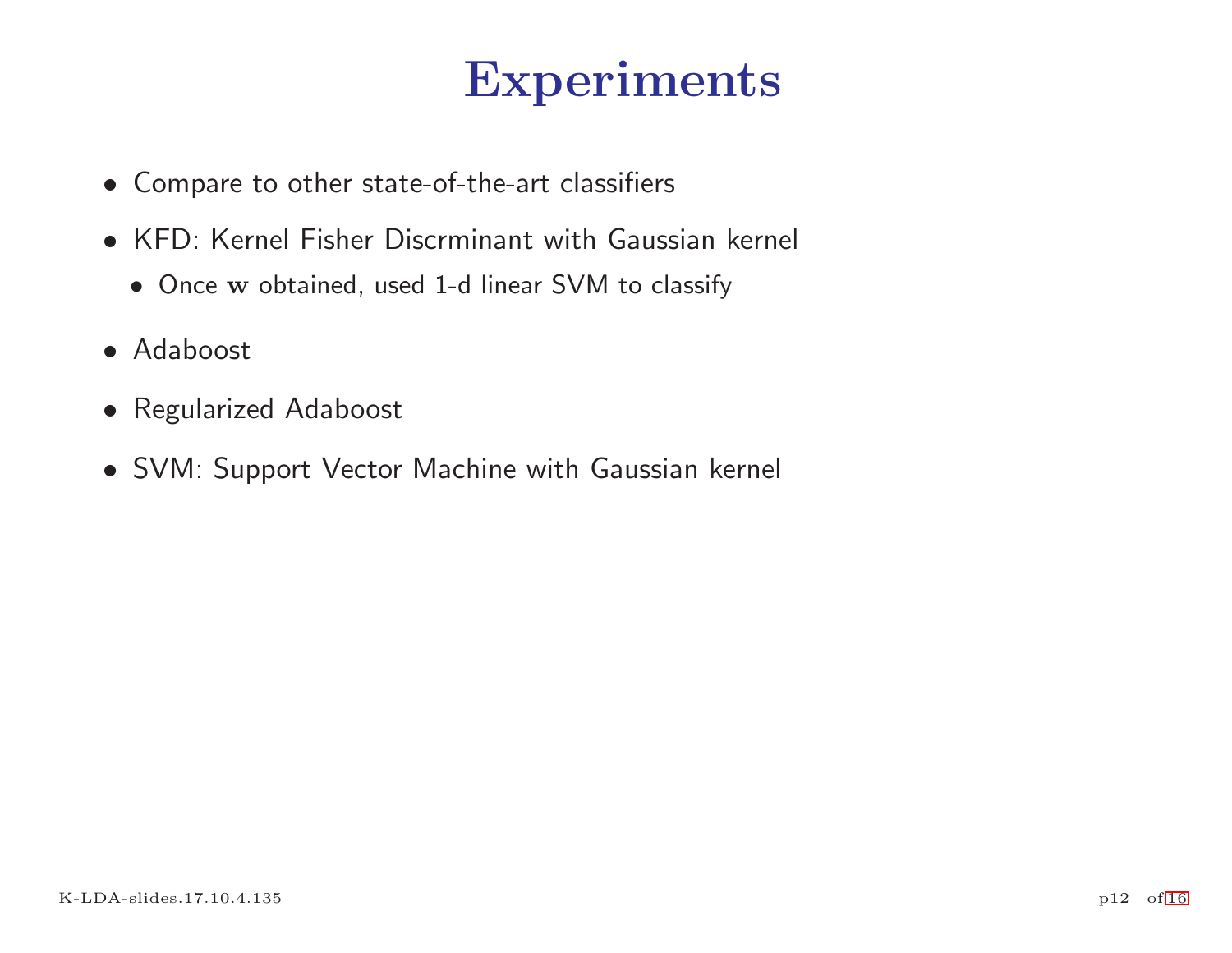## Data Sets

- Sources: ICI DELVE STATLOG Benchmark data sets
- Treated all as two-class problems
- 100 partitions into training/test sets (about 60%:40%)
- Hyperparameters estimated using 5-fold cross-validation over first 5 realizations
- Table shows average test error & standard deviation over 100 runs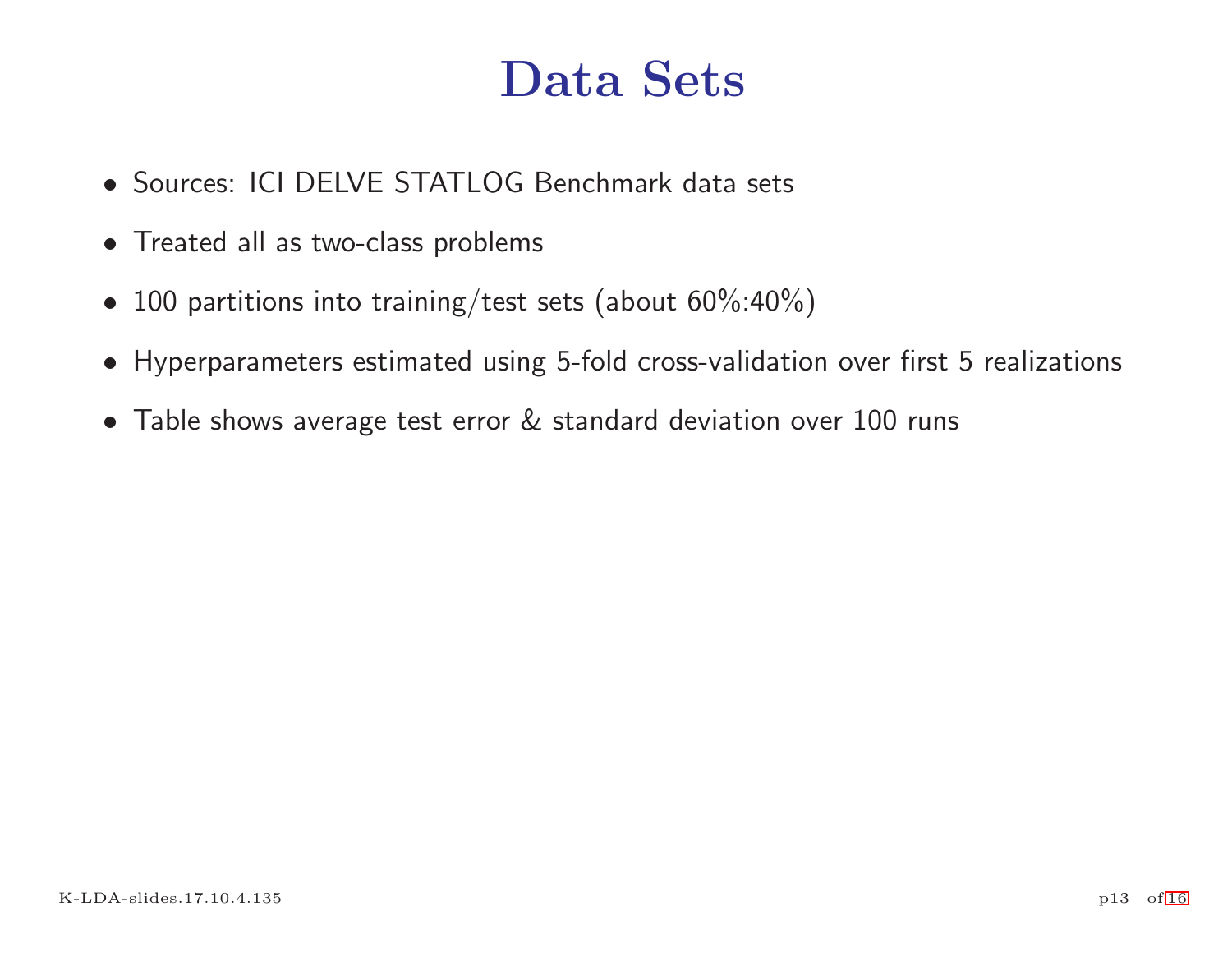# Results

Preliminary Experiment with USPS Digit Data

- Used 3000 training samples
- Compared KFD with KSVM, both with Gaussian kernels
- 10 class error: KFD: 3.7%, KSVM: 4.2%

In General

- Noticed: both KFD & SVM yield optimal hyperplane in  $\mathcal{F}$ : often former is better.
- Complexity of SVM classifier is  $O(supportvectors)$ .
- Complexity of KFD classifier is  $O(all training vectors)$ .
- Dependence on all training vectors  $\rightarrow$  maybe more robust.
- KFD: closed form solution Other methods involve <sup>a</sup> search or an optimization problem.
- Table on next page: 1st place in bold,  $2nd$  place in italic (lower is better)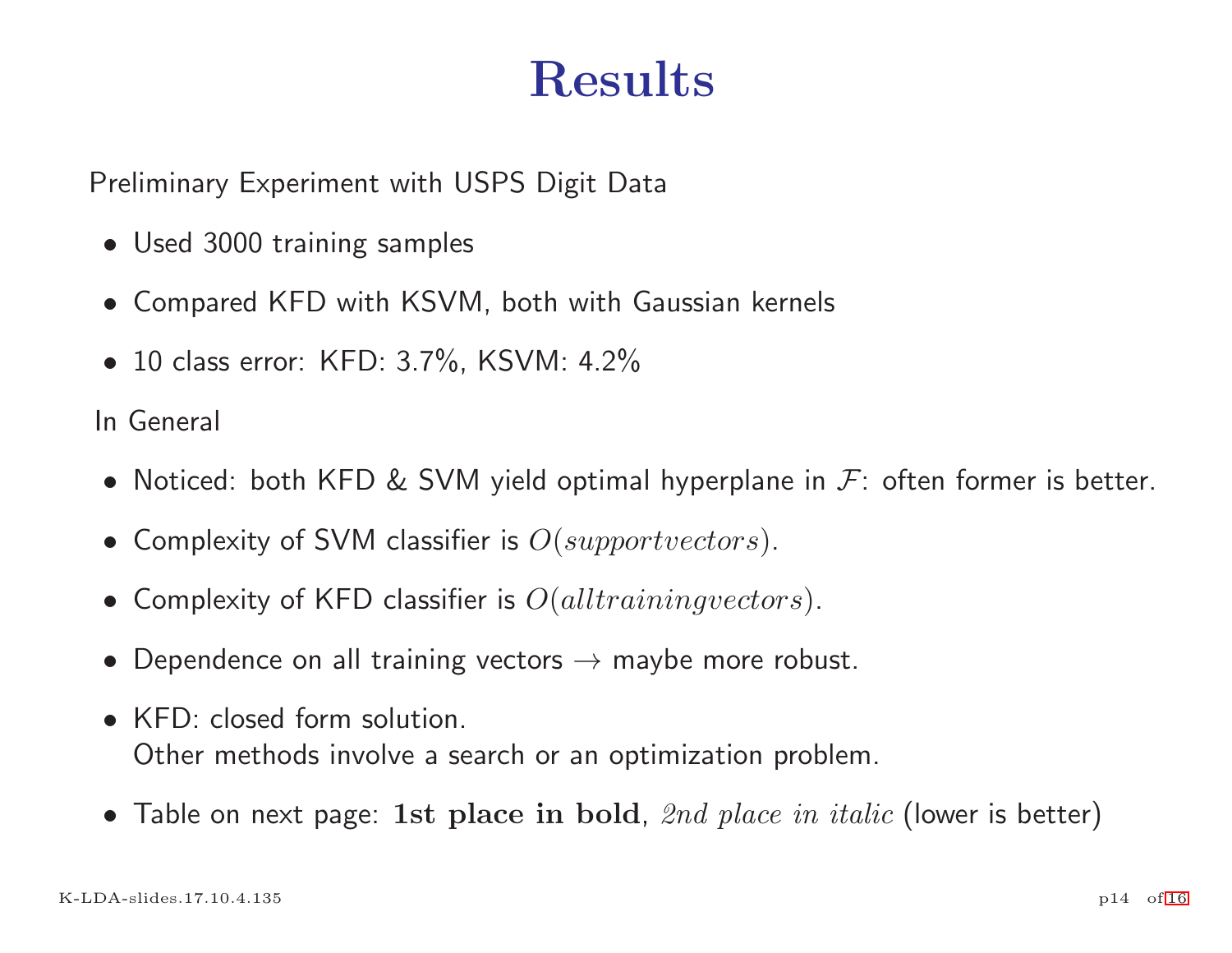# Experiments

Table 1: Comparison between KFD, a single RBF classifier, AdaBoost (AB), regularized AdaBoost  $(AB_R)$  and Support Vector Machine (SVM) (see text). Best method in bold face, second best emphasized.

|                 | <b>RBF</b>     | AB             | $AB_R$         | <b>SVM</b>     | <b>KFD</b>     |
|-----------------|----------------|----------------|----------------|----------------|----------------|
| Banana          | $10.8 + 0.6$   | $12.3 \pm 0.7$ | $10.9 \pm 0.4$ | $11.5 \pm 0.7$ | $10.8 \pm 0.5$ |
| <b>B.Cancer</b> | $27.6 + 4.7$   | $30.4 \pm 4.7$ | $26.5 \pm 4.5$ | $26.0 \pm 4.7$ | $25.8 \pm 4.6$ |
| <b>Diabetes</b> | $24.3 \pm 1.9$ | $26.5 \pm 2.3$ | $23.8 \pm 1.8$ | $23.5 \pm 1.7$ | $23.2 \pm 1.6$ |
| German          | $24.7 \pm 2.4$ | $27.5 \pm 2.5$ | $24.3 \pm 2.1$ | $23.6 + 2.1$   | $23.7 \pm 2.2$ |
| Heart           | $17.6 \pm 3.3$ | $20.3 \pm 3.4$ | $16.5 \pm 3.5$ | $16.0 \pm 3.3$ | $16.1 \pm 3.4$ |
| Image           | $3.3 \pm 0.6$  | $2.7 + 0.7$    | $2.7 \pm 0.6$  | $3.0 \pm 0.6$  | $4.8 \pm 0.6$  |
| Ringnorm        | $1.7 \pm 0.2$  | $1.9 \pm 0.3$  | $1.6 \pm 0.1$  | $1.7 \pm 0.1$  | $1.5 \pm 0.1$  |
| F.Sonar         | $34.4 \pm 2.0$ | $35.7 \pm 1.8$ | $34.2 \pm 2.2$ | $32.4 \pm 1.8$ | $33.2 \pm 1.7$ |
| <b>Splice</b>   | $10.0 \pm 1.0$ | $10.1 \pm 0.5$ | $9.5 + 0.7$    | $10.9 + 0.7$   | $10.5 \pm 0.6$ |
| <b>Thyroid</b>  | $4.5 \pm 2.1$  | $4.4 \pm 2.2$  | $4.6 \pm 2.2$  | $4.8 \pm 2.2$  | $4.2 \pm 2.1$  |
| Titanic         | $23.3 \pm 1.3$ | $22.6 \pm 1.2$ | $22.6 \pm 1.2$ | $22.4 \pm 1.0$ | $23.2 \pm 2.0$ |
| Twonorm         | $2.9 \pm 0.3$  | $3.0 \pm 0.3$  | $2.7 \pm 0.2$  | $3.0 + 0.2$    | $2.6 \pm 0.2$  |
| Waveform        | $10.7 + 1.1$   | $10.8 \pm 0.6$ | $9.8 + 0.8$    | $9.9 \pm 0.4$  | $9.9 \pm 0.4$  |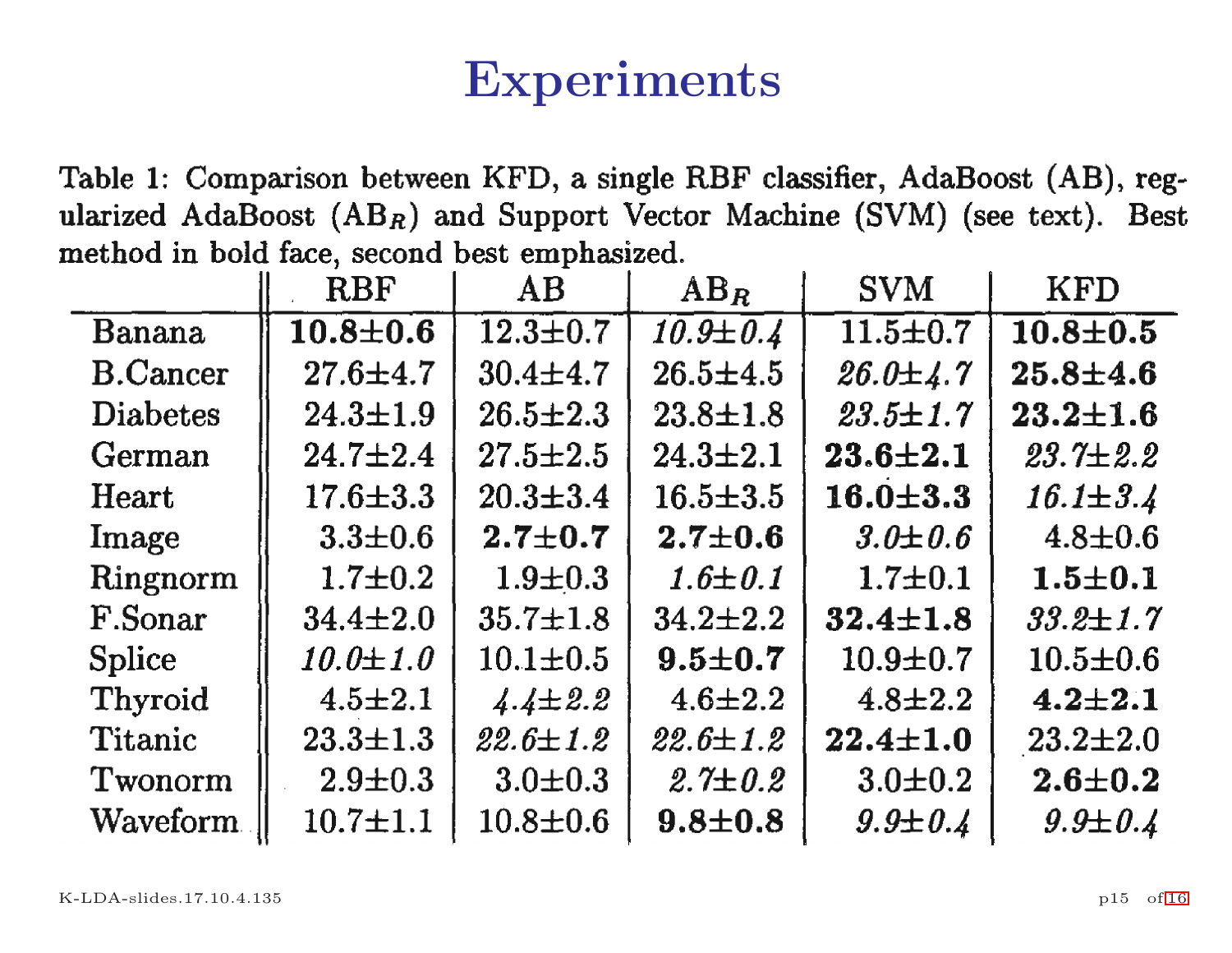# Conclusions and Discussion

- Fisher's discriminant: standard linear statistical technique, but too limited.
- This is one of many approcahes to obtain more general class separability.
- Advantage: closed form solution.
- Flexibility: wide choice of kernels.
- Experimental results: competitive with many other methods.
- Complexity scales with all training samples (not just the difficult ones)

Future Work

- Suitable approximation schemes
- Numerical methods to find <sup>a</sup> few leading eigenvectors
- Multi-class discriminants
- Generalization bounds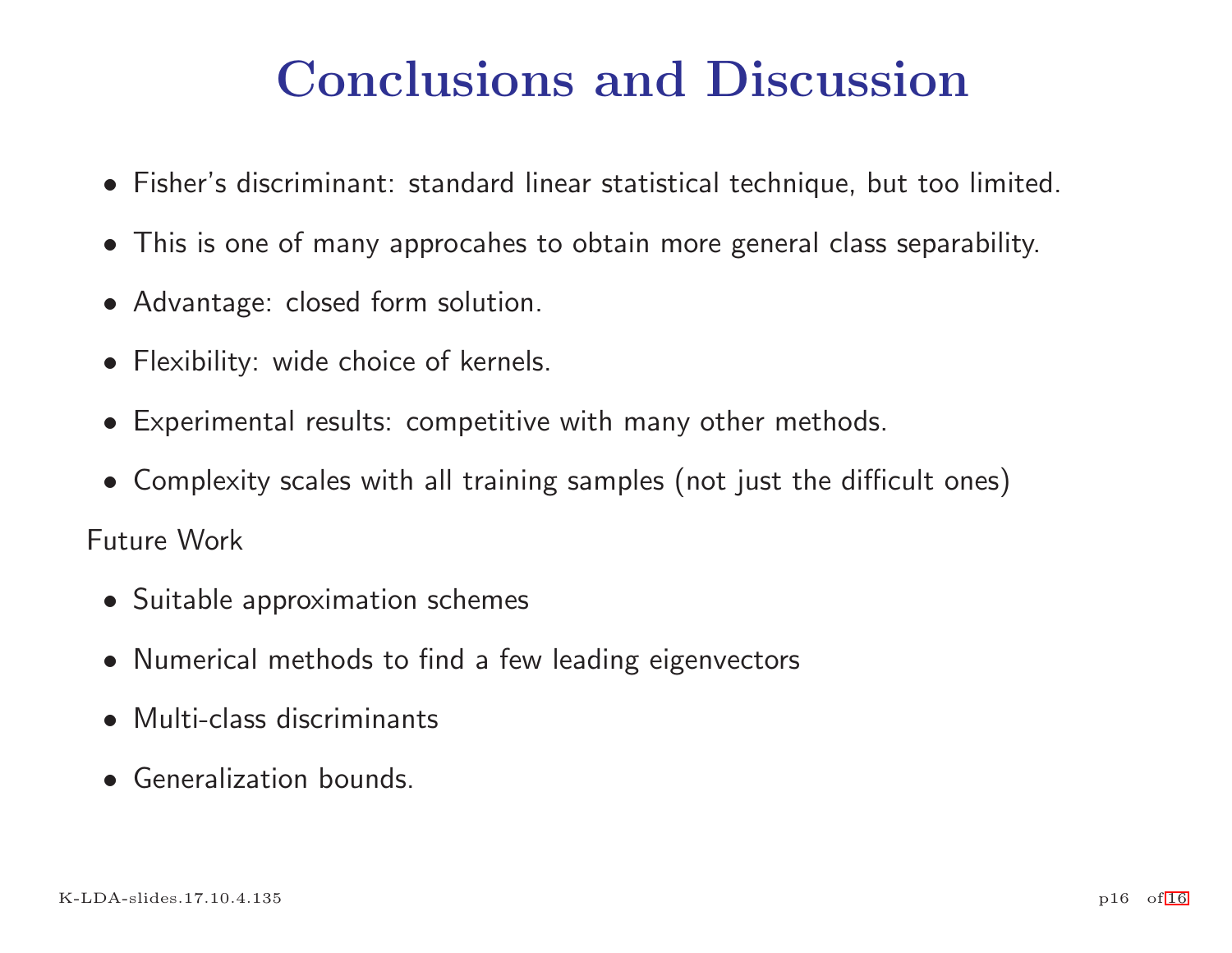# Novelty Detection

#### Kernel PCA for Novelty Detection by Heiko Hoffman

- Novelty Detection is <sup>a</sup> one-class classification problem.
- Use training data to see typical acceptable data.
- Called One-Class because training data contains only acceptable data.
- Test data may be similar to training data or not: objective is to distinguish those that are different.
- Abnormal examples are generally rare.
- Alternate algorithm: One-class SVM: find tightest separator from origin in  $\mathcal{F}.$
- Alternate algorithm: SVDD: Find smallest enclosing sphere in kernel space  $\mathcal{F}$ . RBF kernel leads to same as one-class SVM.
- Here we try to generate <sup>a</sup> simplified model.
- Alternate approaches: Gaussian Mixture models, auto-associative multilayer perceptror • principal curves and surfaces, All these lead to non-linear (often non-convex) optimization problems.
- Here we use PCA in kernel space to reduce dimensionality.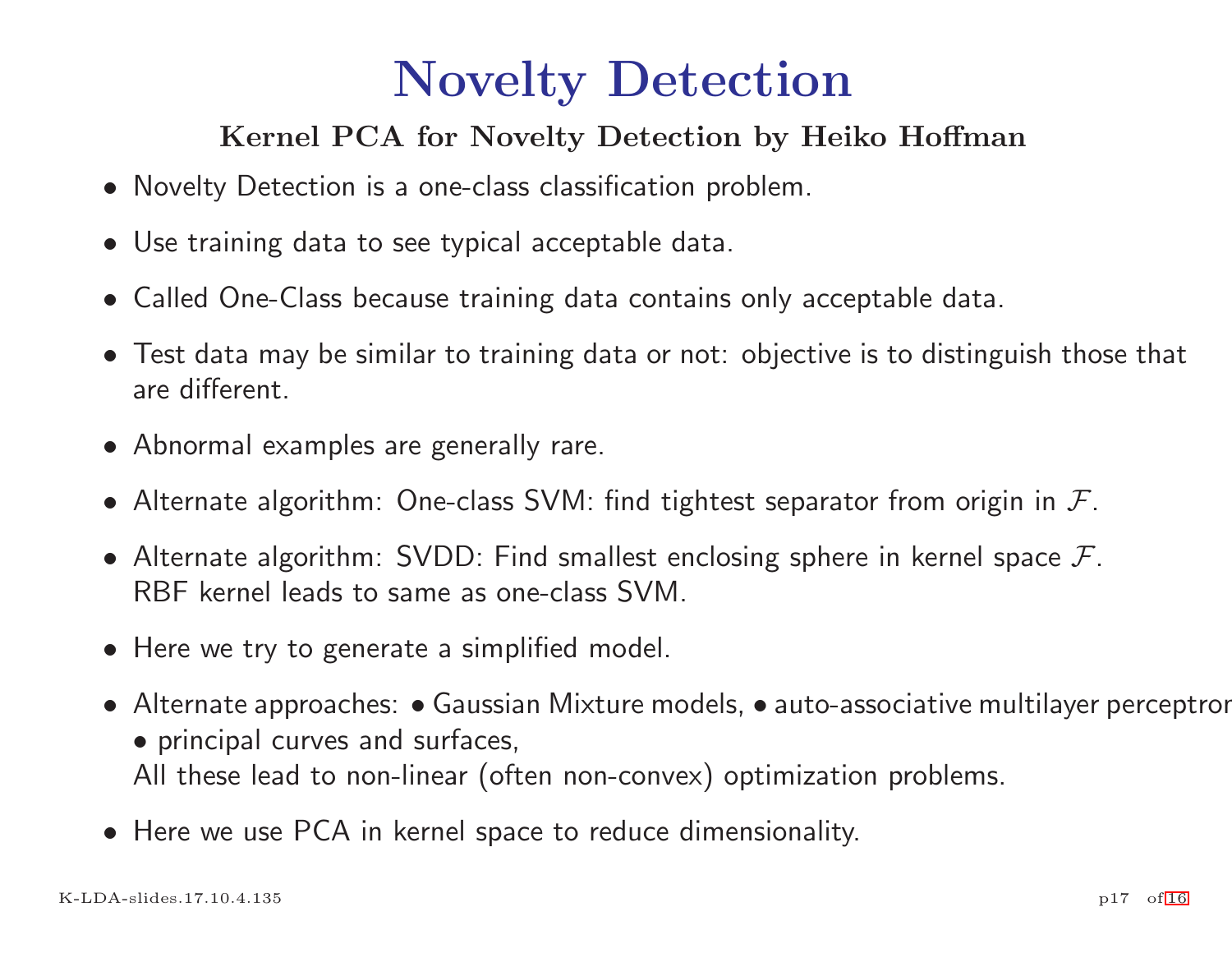# Method

- Training data are mapped into an infinite-dimensional feature space.
- In this space, kernel PCA extracts the principal components of the data distribution. Eigenvectors  $\{v_\ell\}_{\ell=1}^q$  of  $\bar{K}$  with  $\bar{K}_{ij} = K_{ij} - \frac{1}{n} \sum_r K_{ir} - \frac{1}{n} \sum_r K_{rj} + \frac{1}{n^2} \sum_{r,s} K_{rs}$ where  $K_{ij} = k(\mathbf{x}_i, \mathbf{x}_j)$ .

• Potential: 
$$
p_S(\mathbf{z}) = ||\phi(\mathbf{z}) - \overline{\phi}||_2^2 = k(\mathbf{z}, \mathbf{z}) - \frac{2}{n} \sum_{i=1}^n k(\mathbf{z}, \mathbf{x}_i) + \frac{1}{n^2} \sum_{i,j}^n k(\mathbf{x}_i, \mathbf{x}_j)
$$

• Projection: 
$$
f_{\ell}(\mathbf{z}) = \left\langle \left[ \phi(\mathbf{z}) - \frac{1}{n} \sum_{r=1}^{n} \phi(\mathbf{x}_r) \right], \left[ \mathbf{v}_l - \overline{\phi}(\mathbf{x}) \right] \right\rangle
$$

where  $\mathbf{v}_l = \ell$ -th eigenvector &  $\bar{\phi}(\mathbf{x})$  is center in  $\mathcal{F}$ (both linear comb's of  $\phi(\mathbf{x}_i)$ 's).

• The squared distance to the corresponding principal subspace is the measure for novelty:  $\alpha$ 

novetry:  

$$
p(\mathbf{z}) = p_s(\mathbf{z}) - \sum_{i=1}^{q} f_{\ell}(\mathbf{z})^2
$$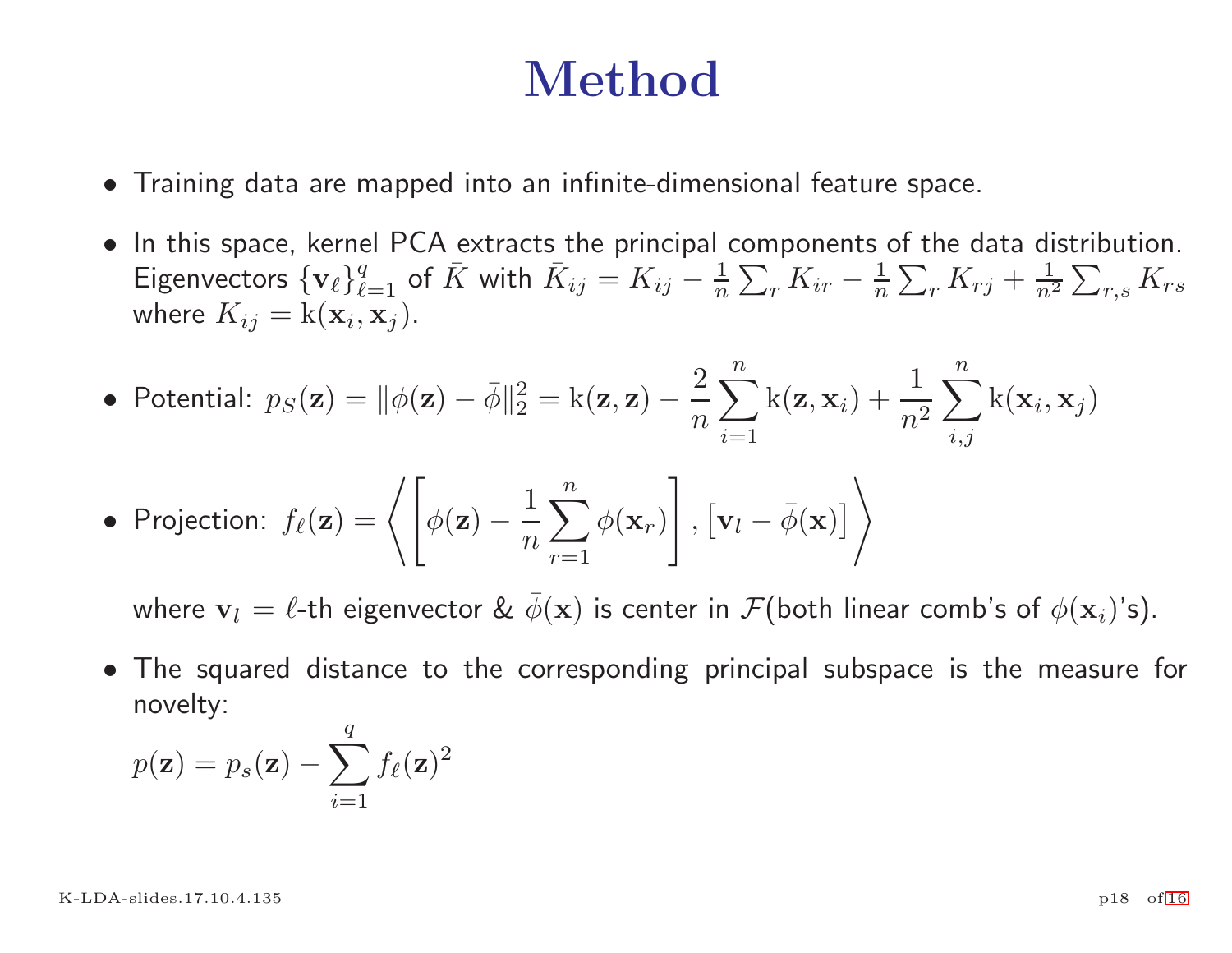# Diagram



Fig. 12. The difference between the distance to be optimized in denoising and the reconstruction error *p*.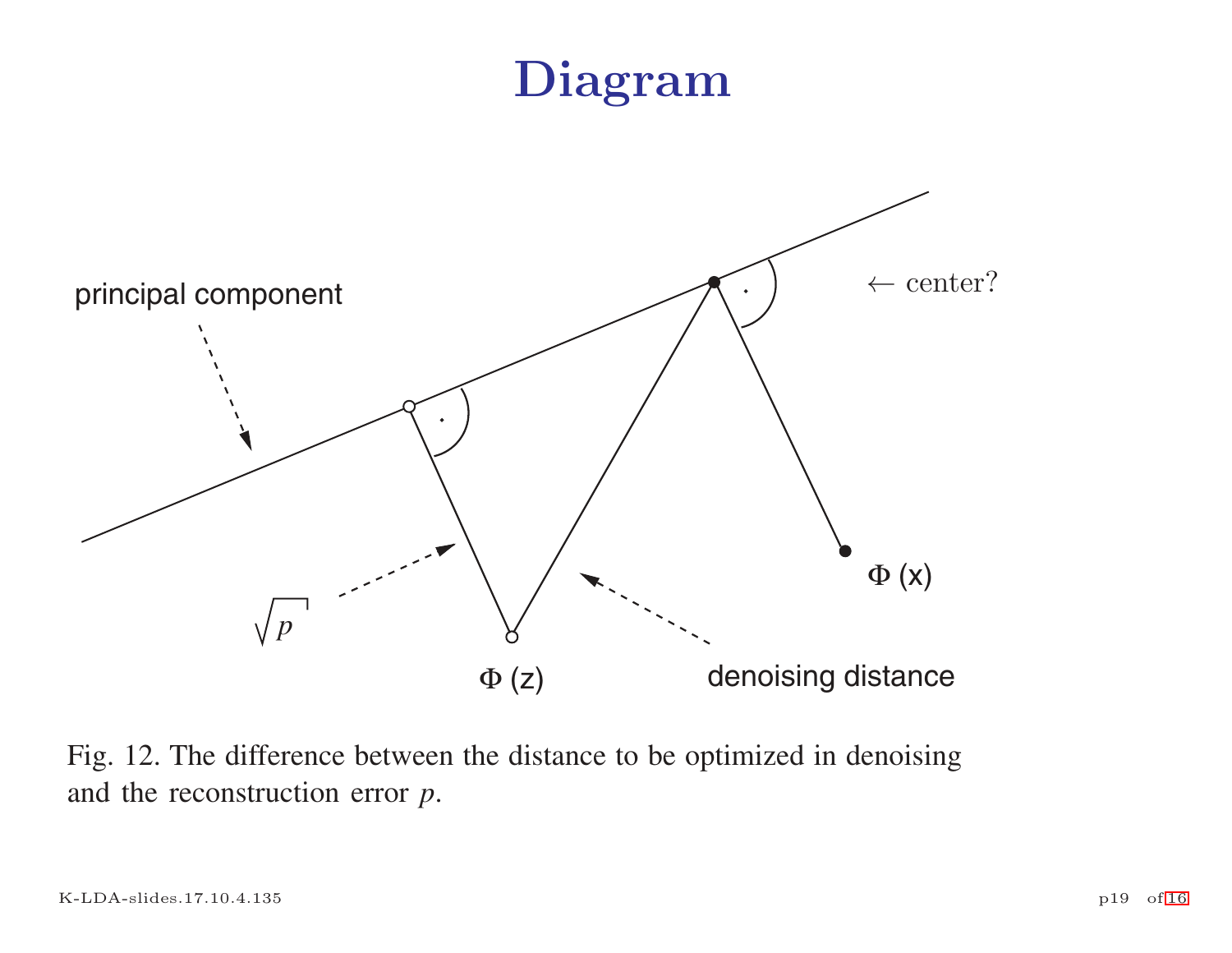# Decision Boundary Sketch

Fig. 1. Decision boundaries in the feature space of an RBF kernel, comparing one-class SVM, SVDD, and the reconstruction error: (A) The boundaries are illustrated in <sup>a</sup> three-dimensional feature space. All data points  $\Phi(\mathbf{x}_i)$  lie on a sphere. (B) Cross-section through the center of the SVDD sphere and orthogonal to the principal componen<sup>t</sup> for the situation in A.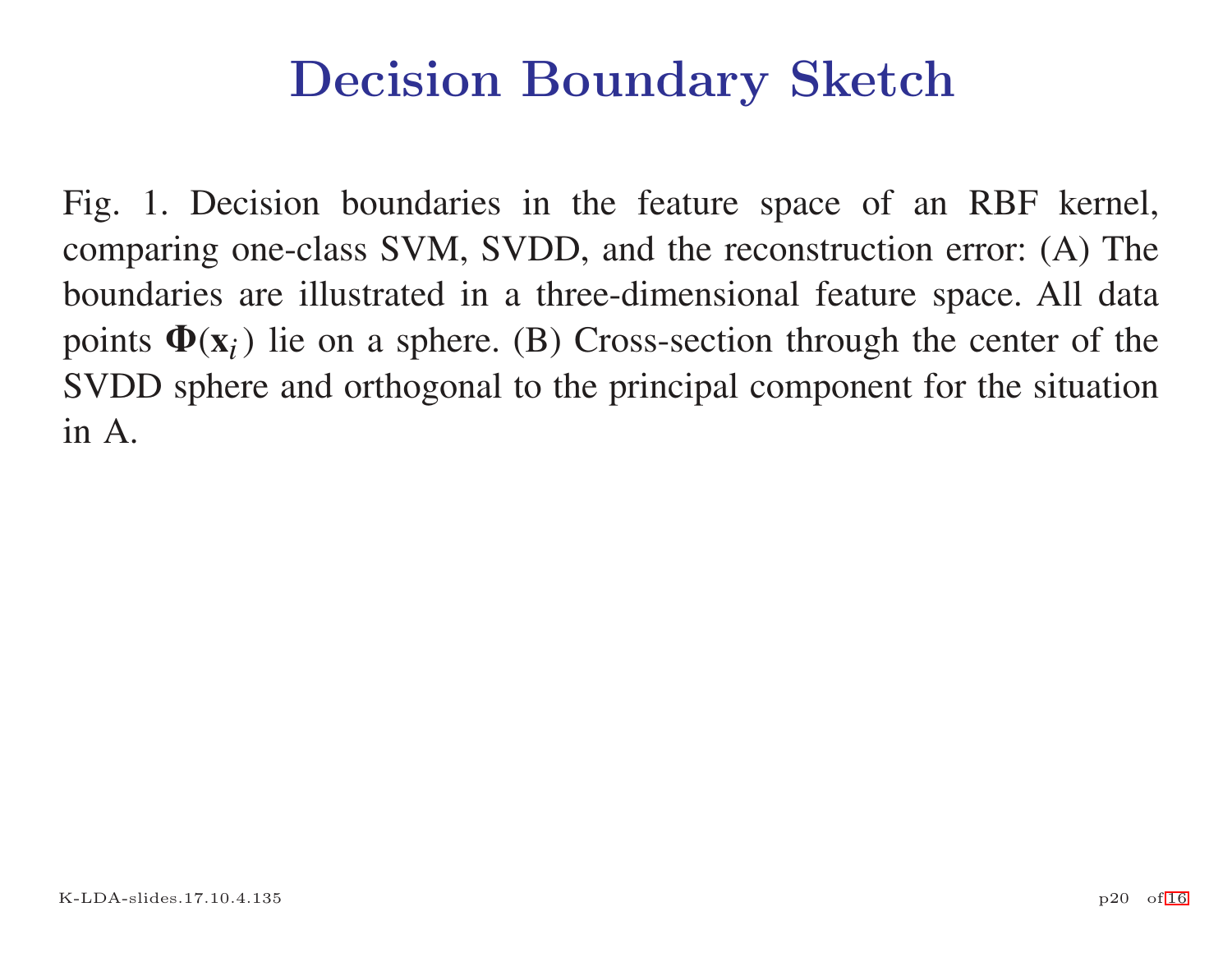# Illustration



 $\begin{bmatrix} c_1 \\ (A) \end{bmatrix}$  Reconstruction-error boundary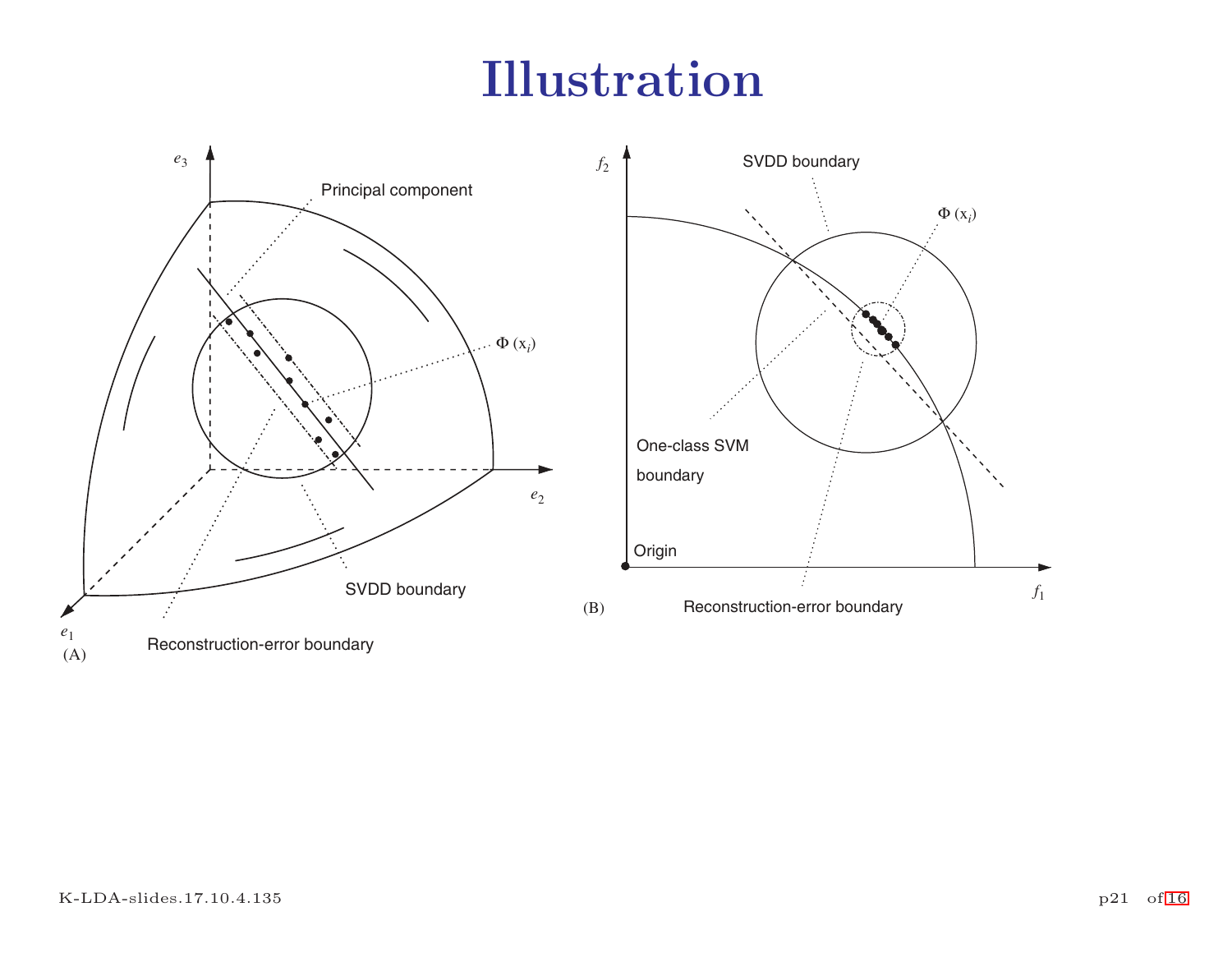# Example - classical methods

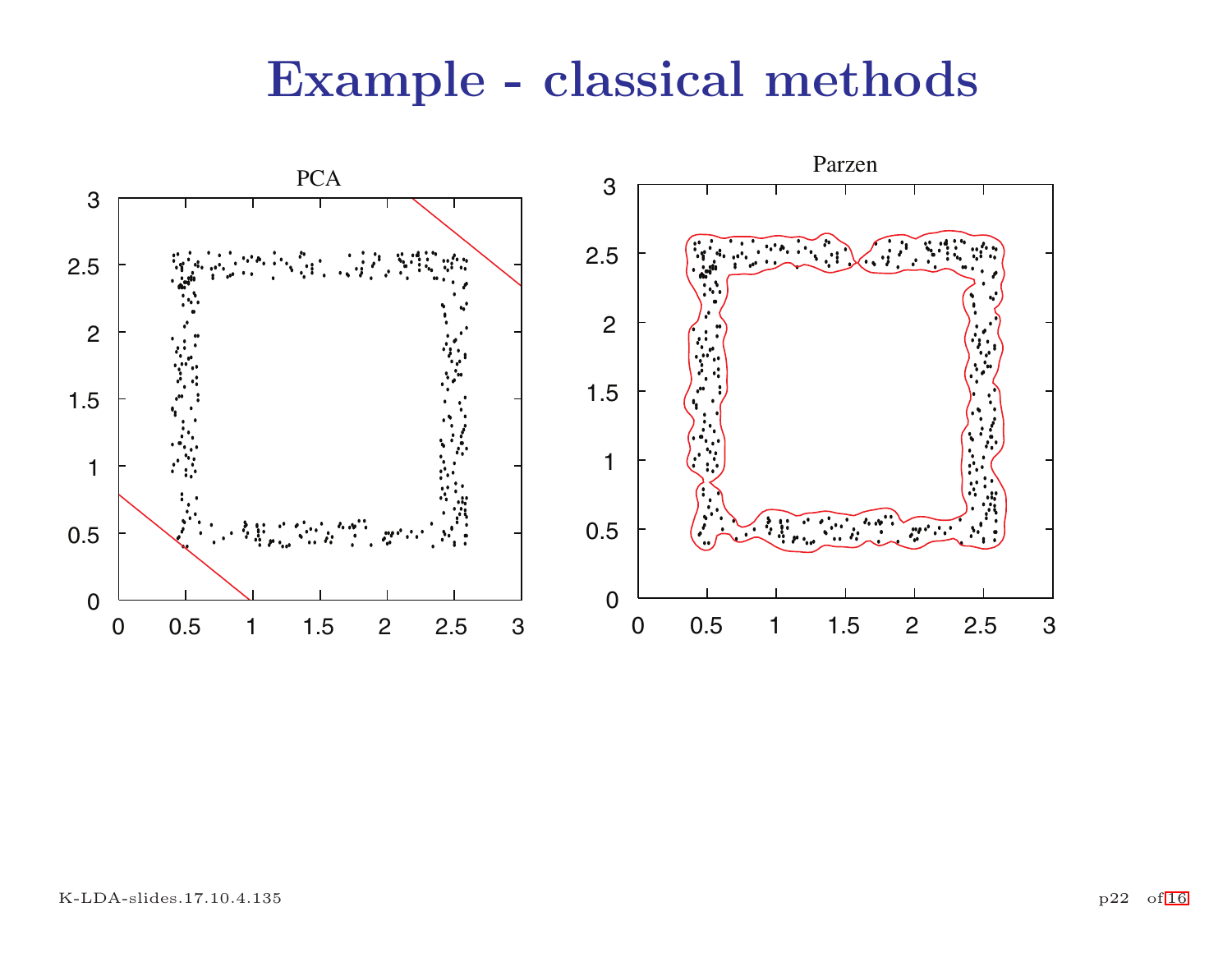## Example - kernel methods

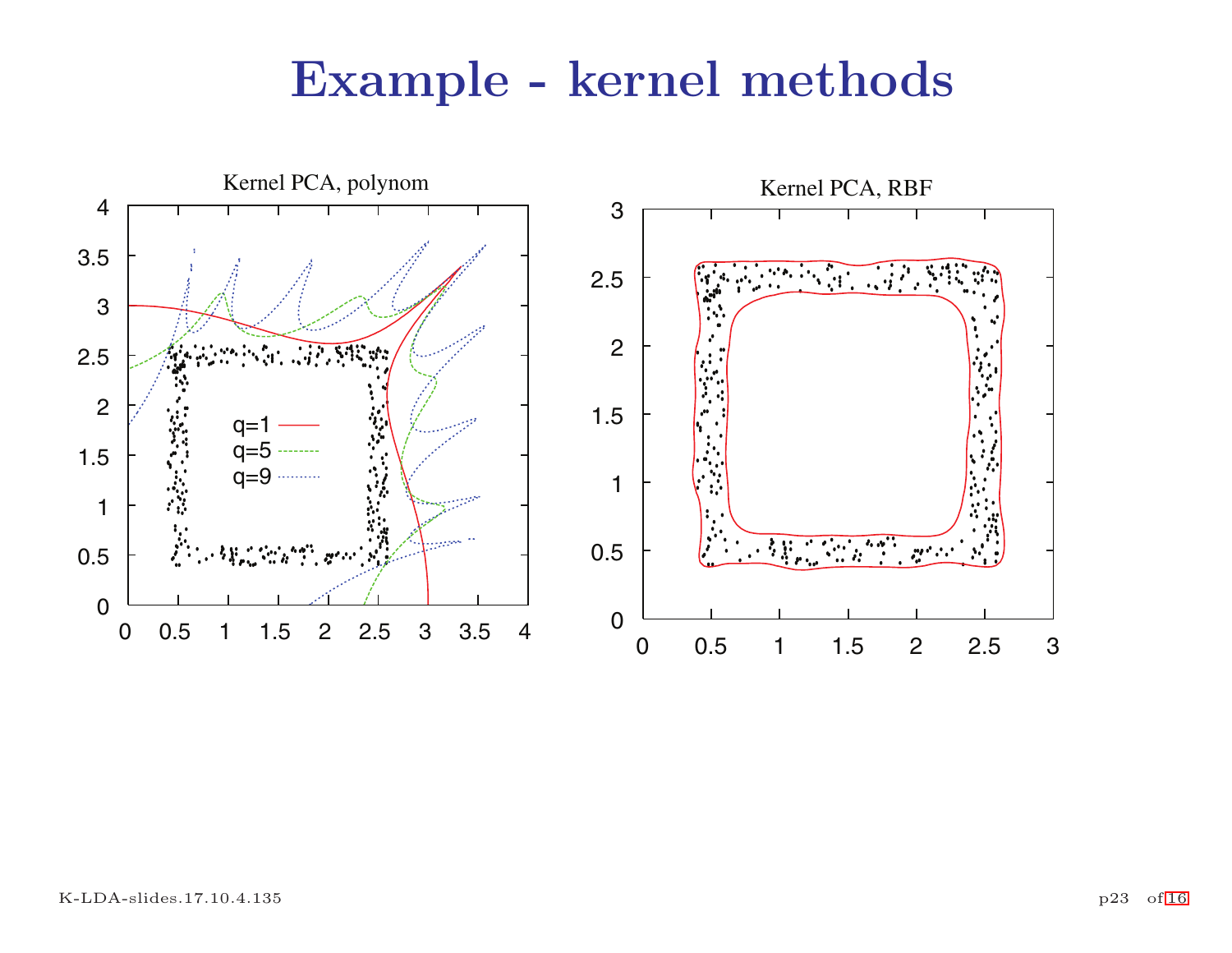## Ring Square Boundary



Fig. 3. Decision boundary for the ring-line-square distribution using the reconstruction error in  $\overline{\mathcal{F}}$  with  $\sigma = 0.4$  and  $q = 40$ .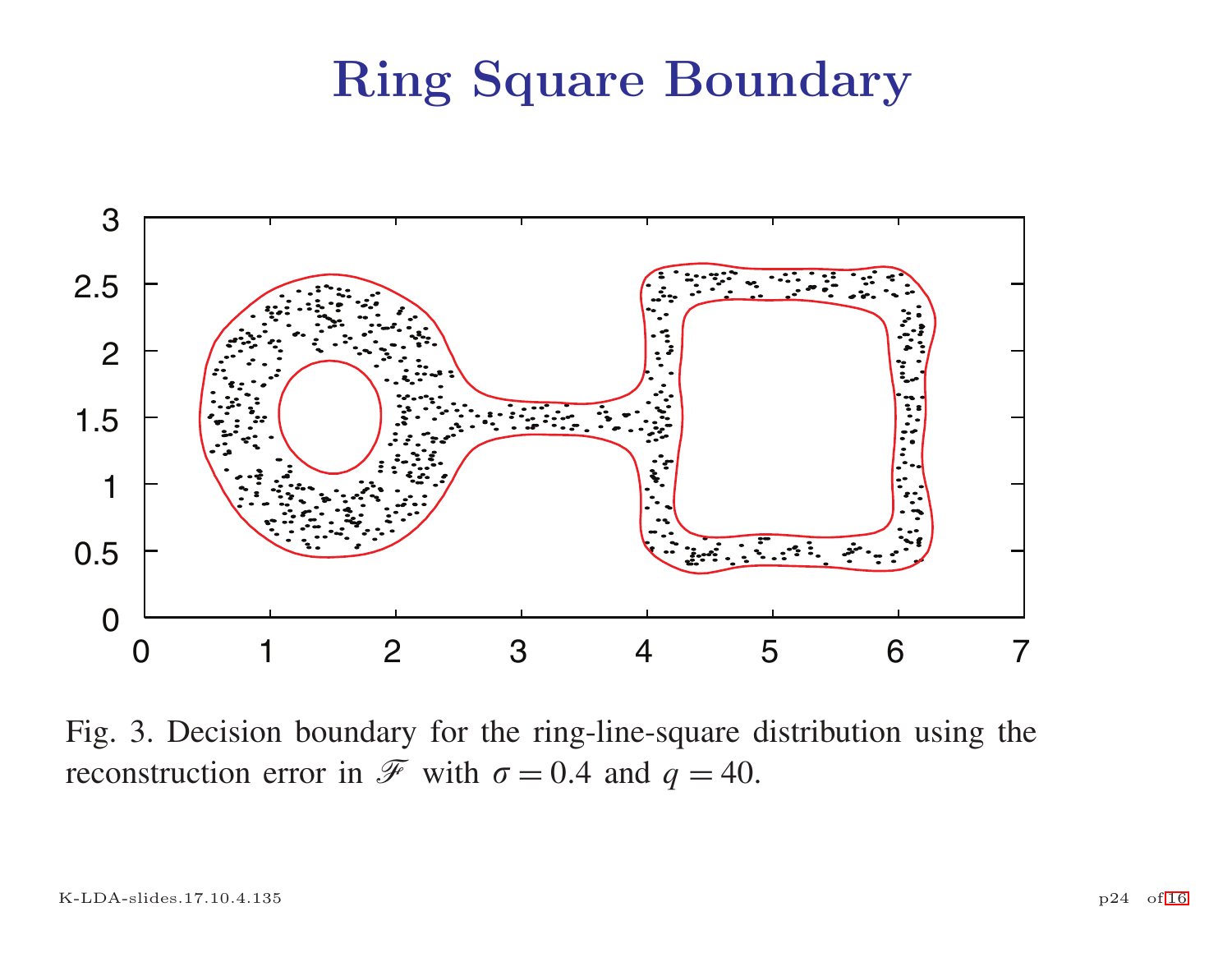# spiral



Fig. 4. Decision boundary for the spiral distribution using the reconstruction error in  $\mathcal{F}$  with  $\sigma = 0.25$  and  $q = 40$ .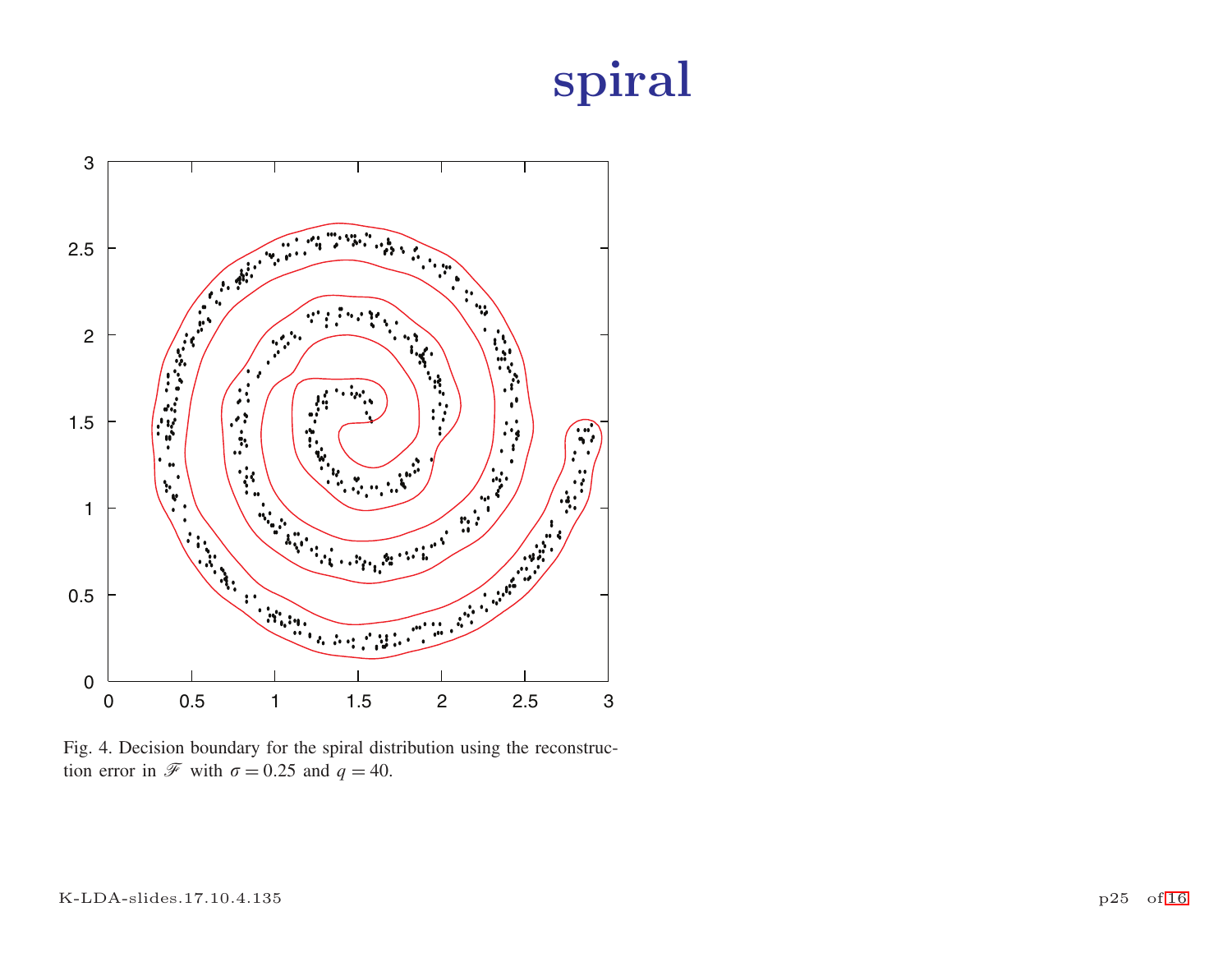# Noisy Data - One-class SVM

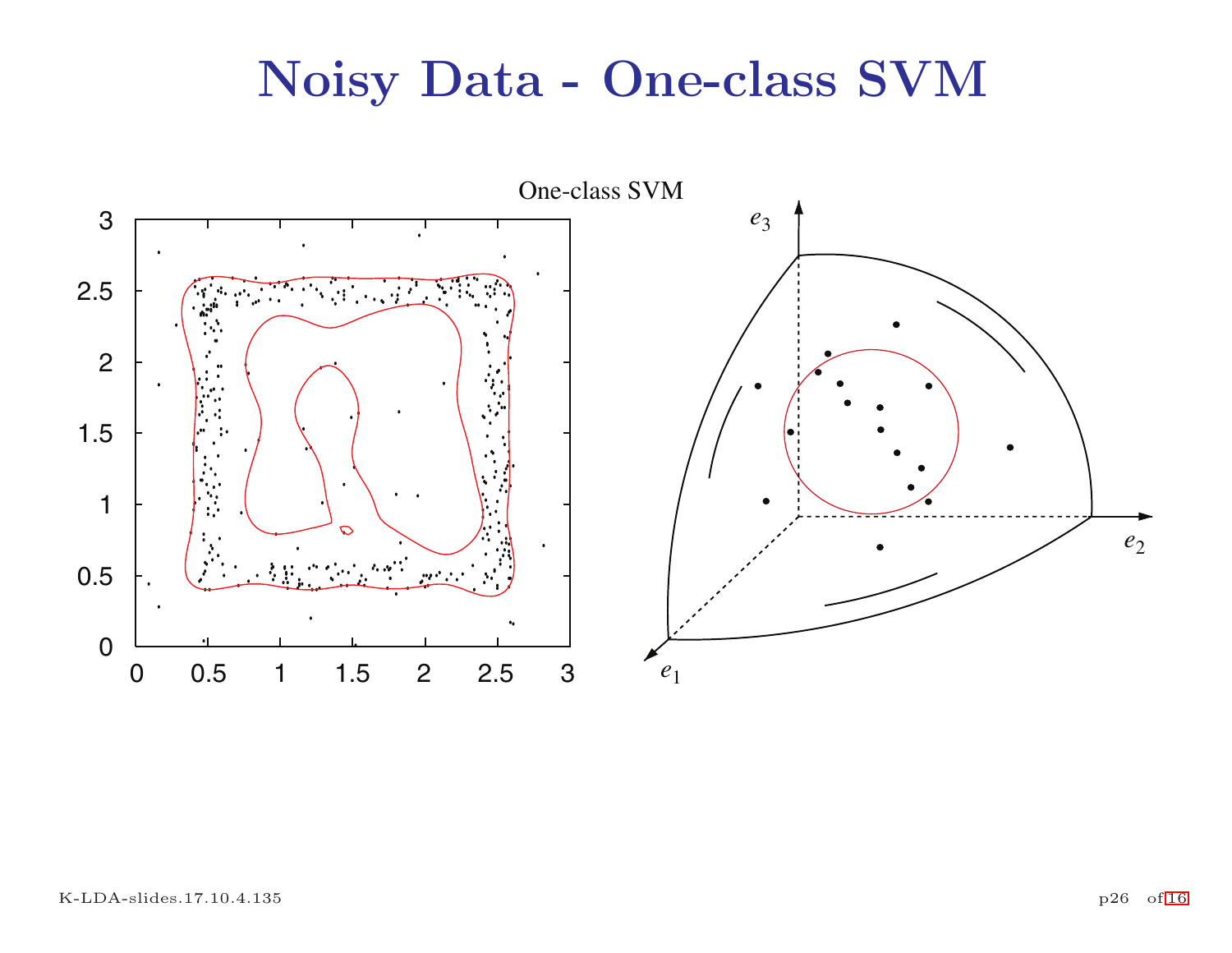# Noisy Data - K-PCA

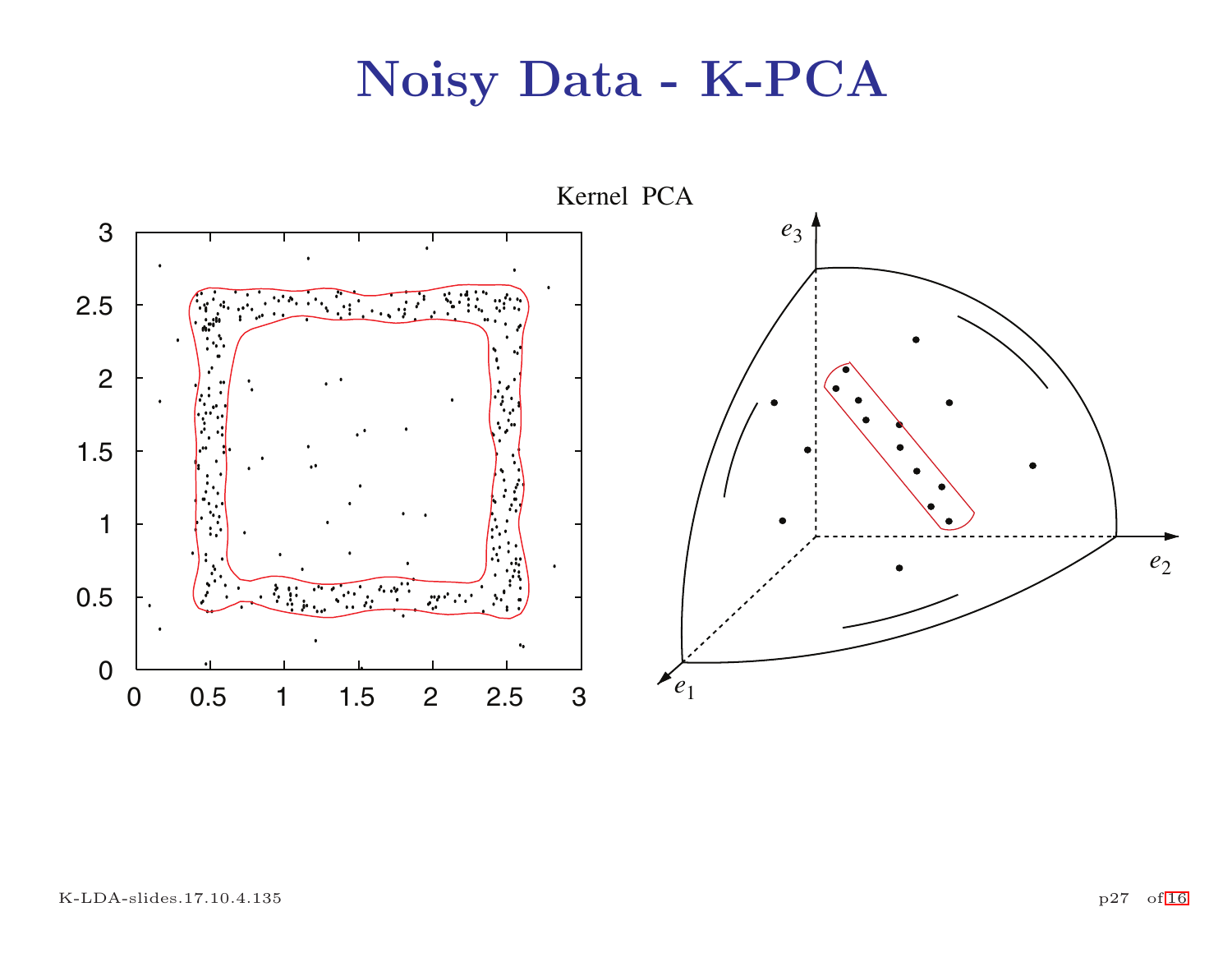# Samples from sine curve plus uniform noise



Fig. 6. Decision boundaries for the sine-noise distribution comparing kernel PCA ( $\sigma$  = 0.4,  $q$  = 40) with the one-class SVM ( $\sigma$  = 0.489,  $v = \frac{2}{7}$ ).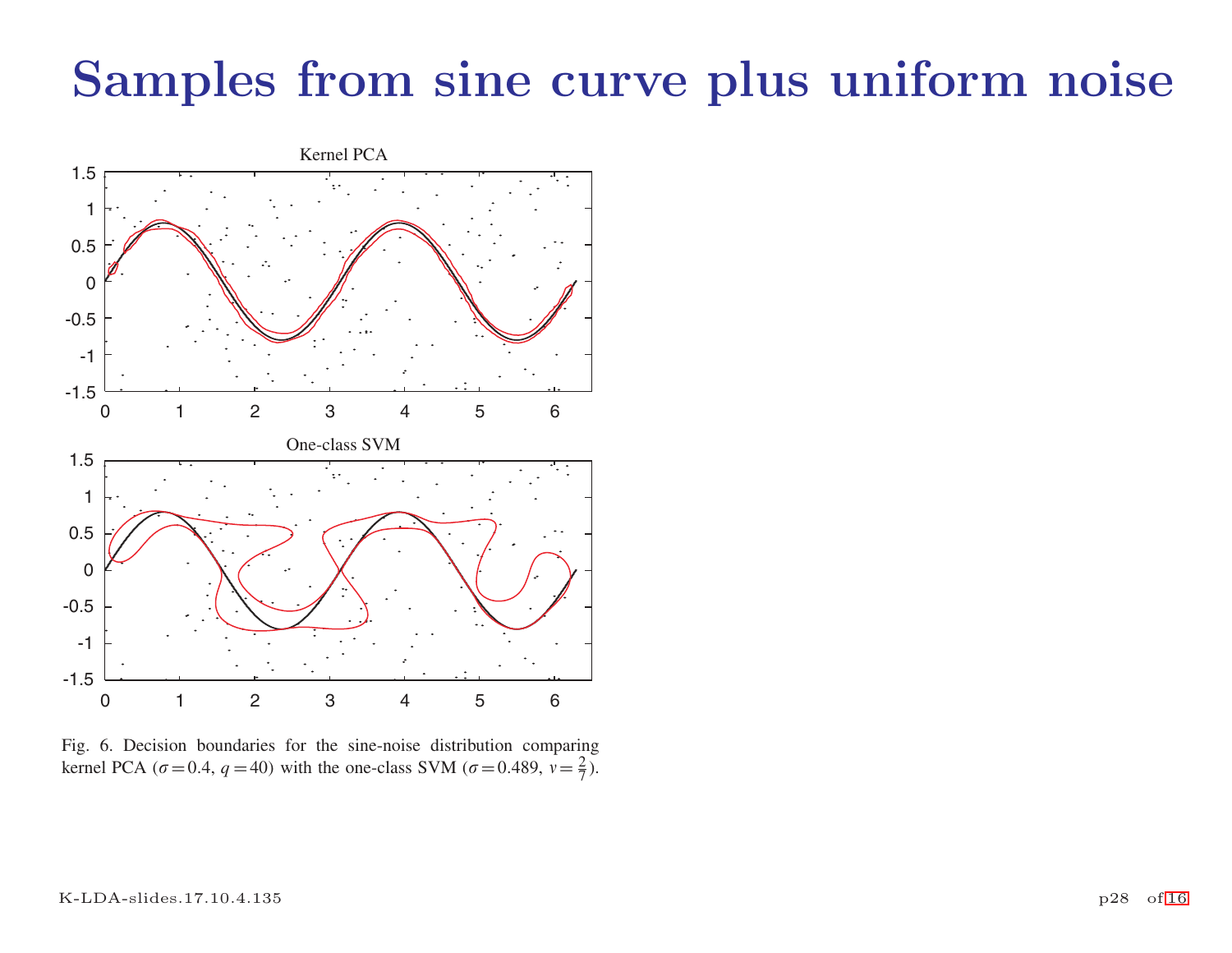## Vary Parameters:  $\sigma = .05$

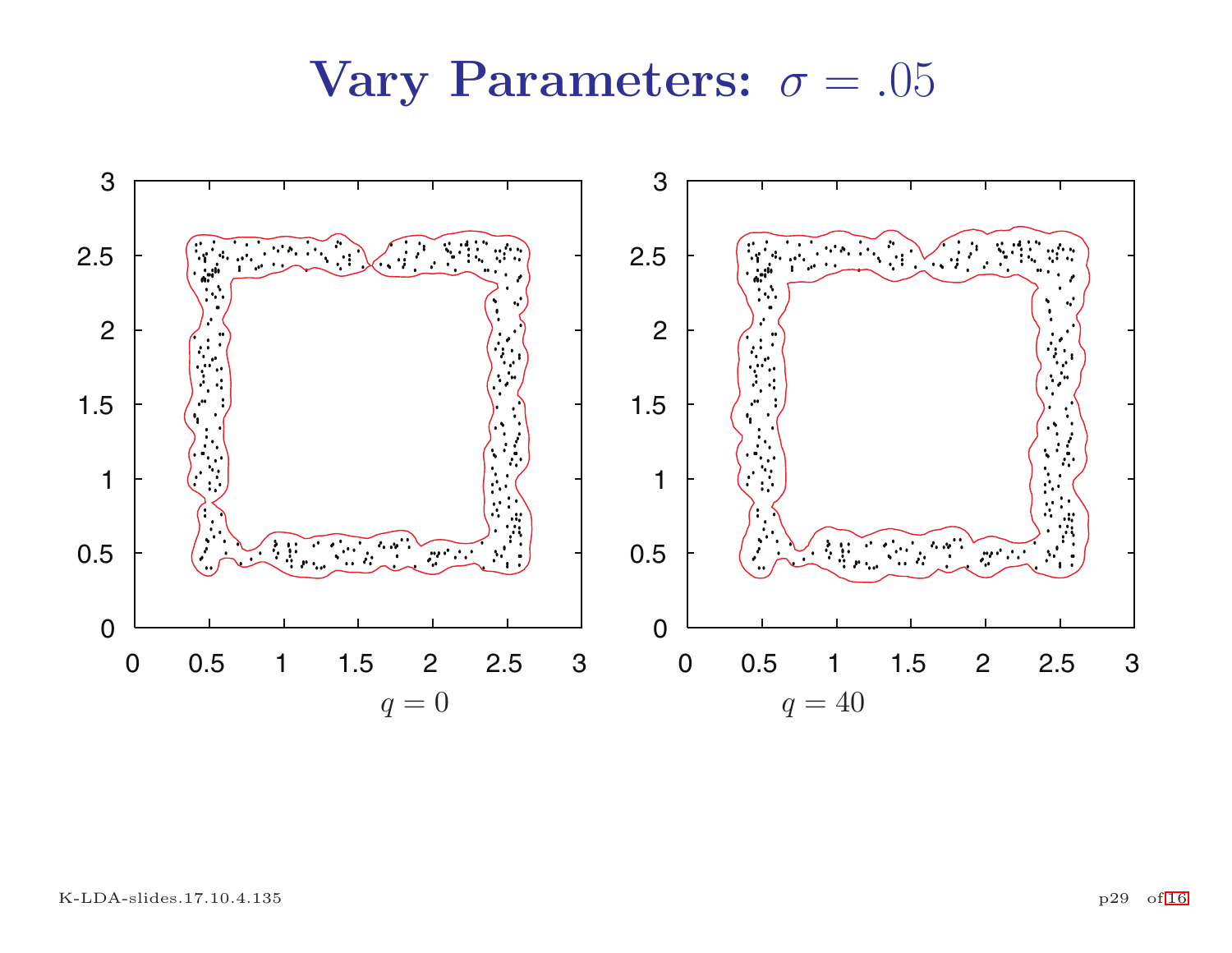## Vary Parameters:  $\sigma = .10$

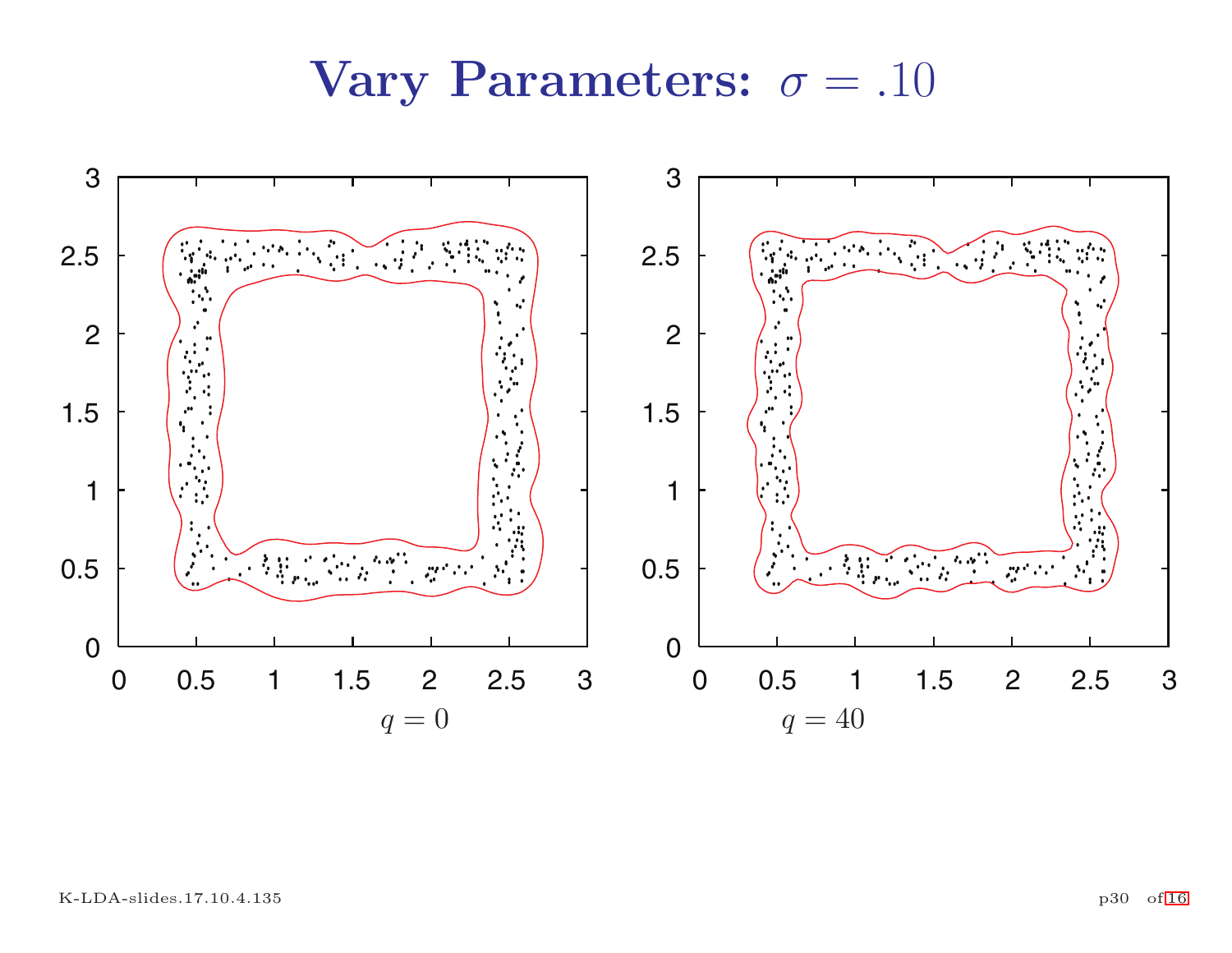## Vary Parameters:  $\sigma = .40$

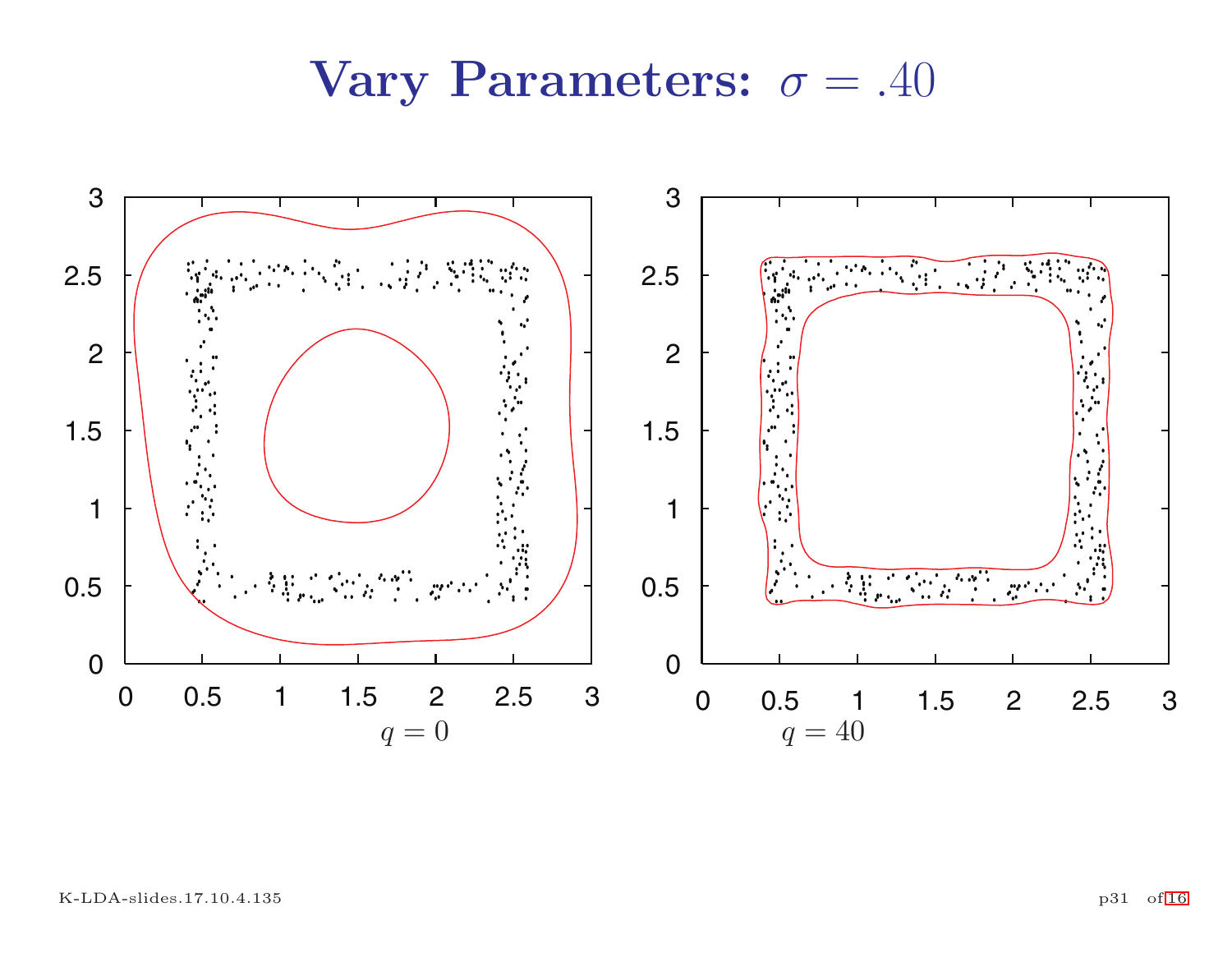## Real Data ROC curves : Classifier

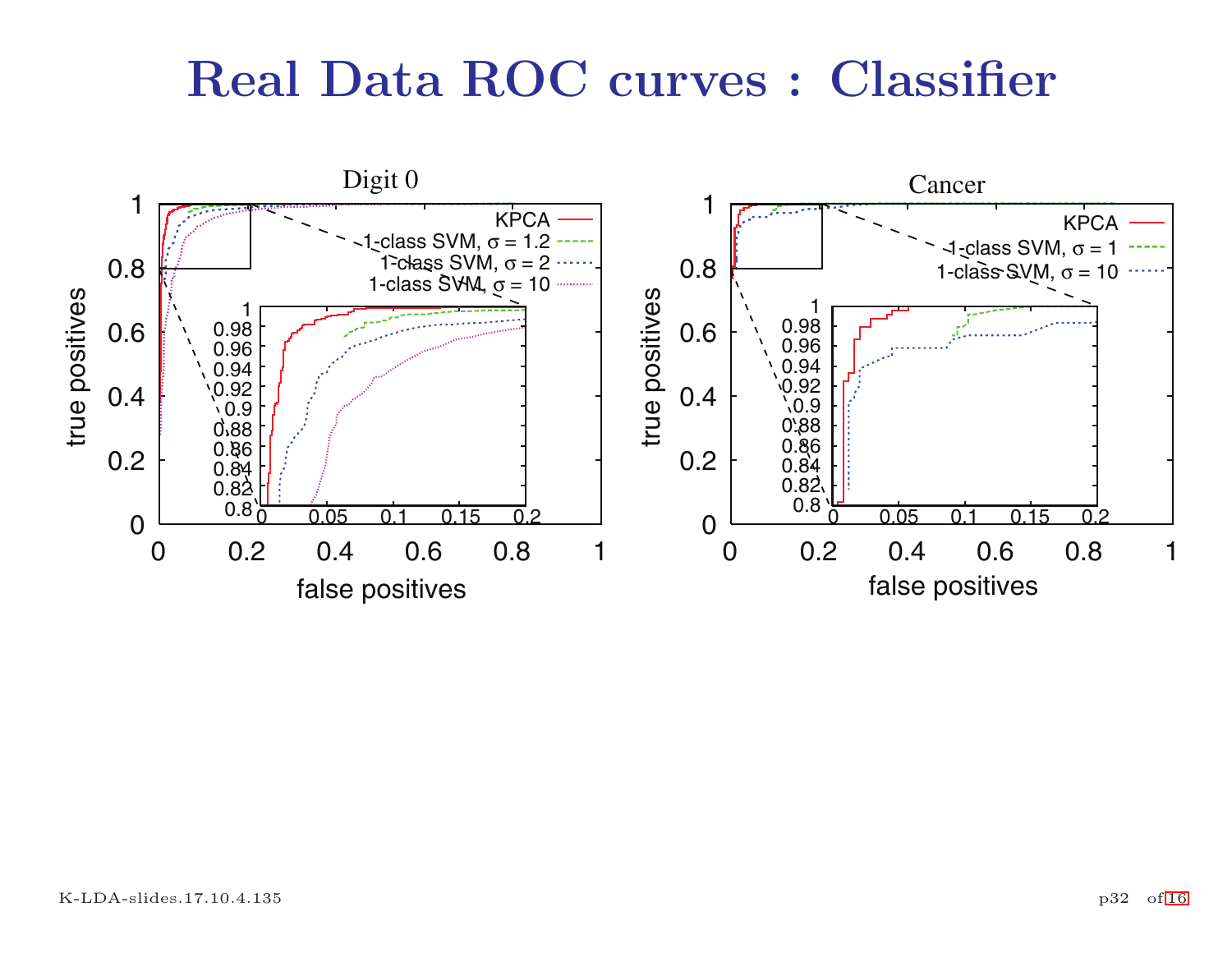## Real Data: vary kernel width

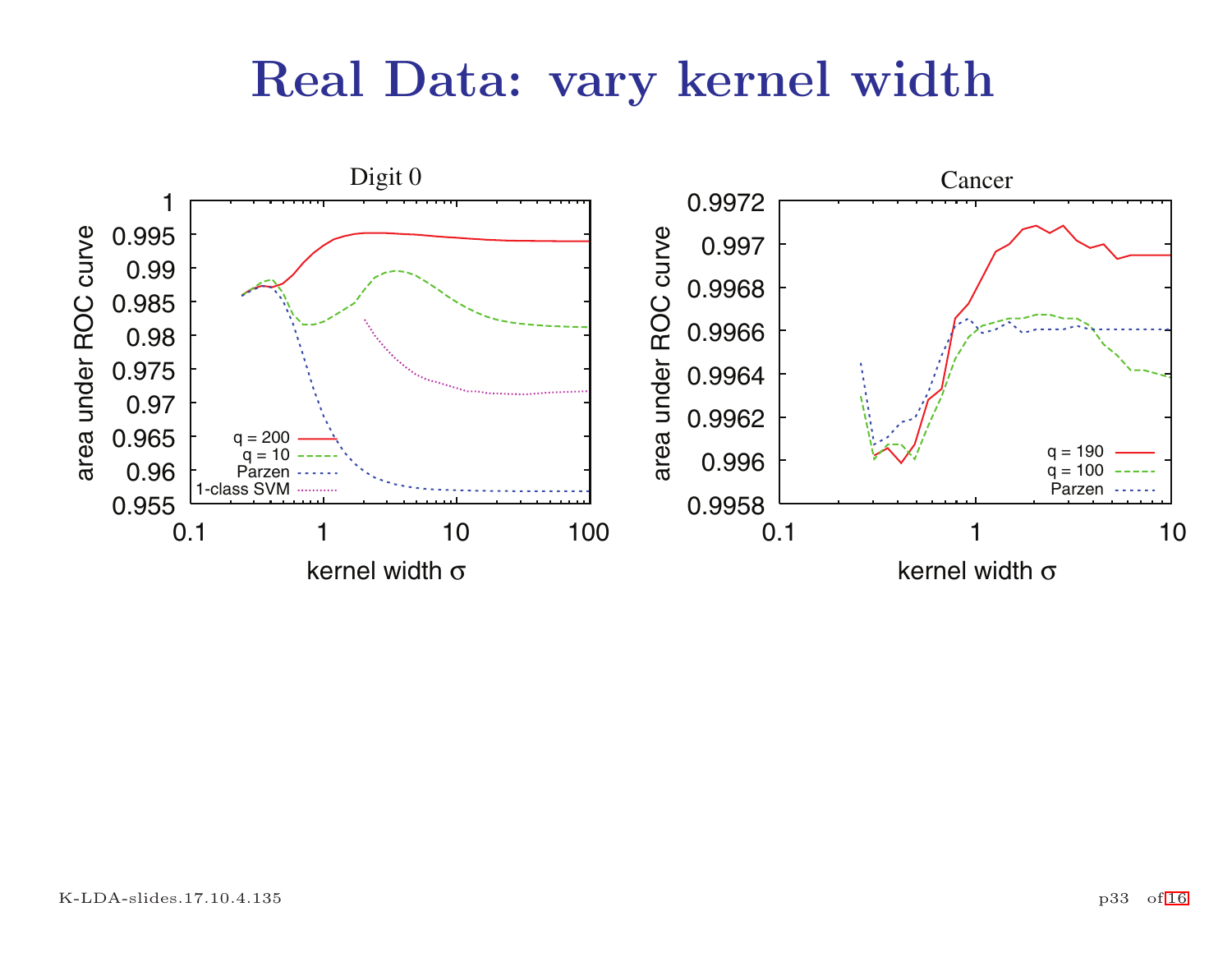## Real Data: vary  $#$  eigenvectors

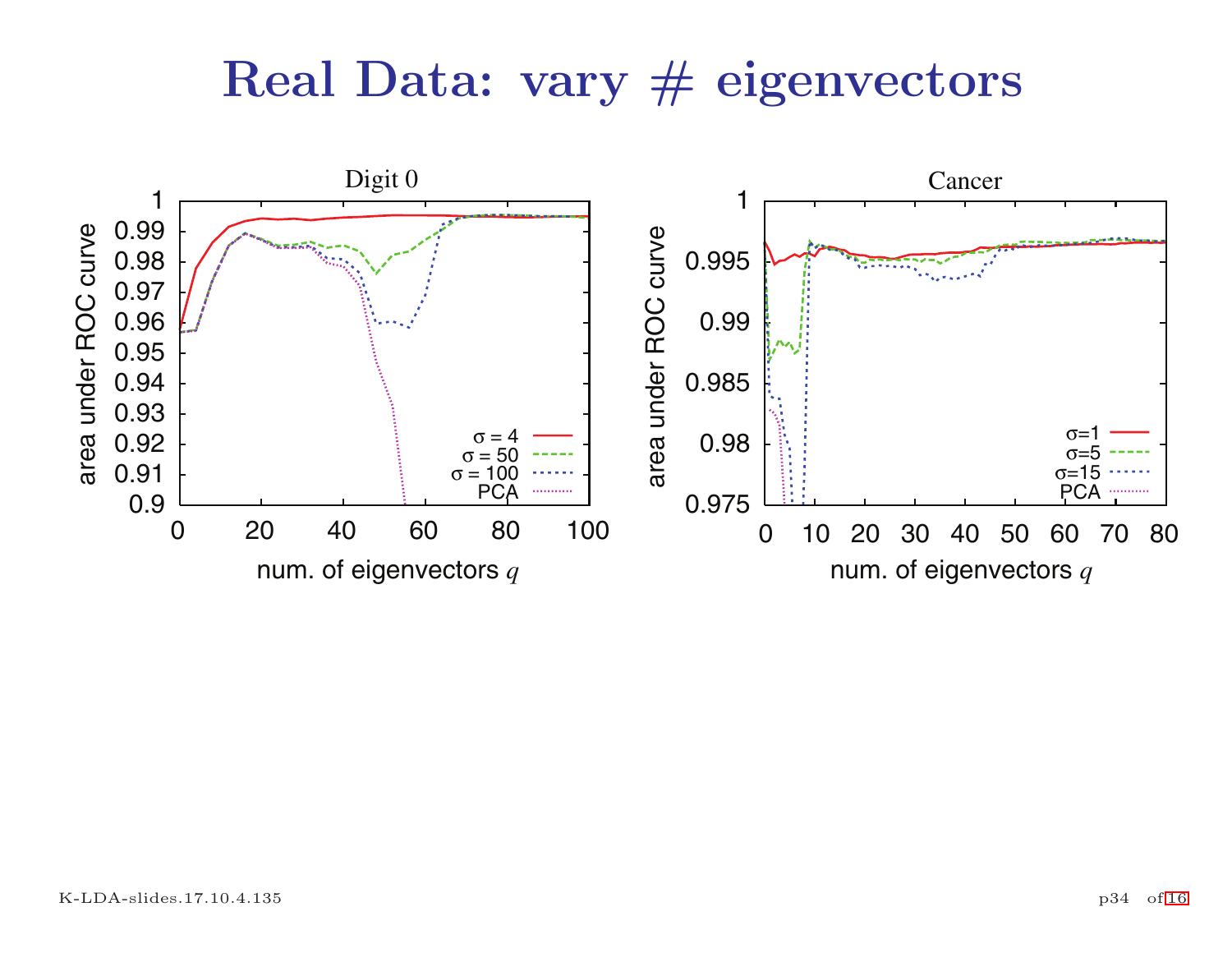# Most Unusual Zero Digits



Fig. 11. The 10 most unusual '0' digits from the MNIST test set. The digits are arranged in descending order of their reconstruction error *p* ( $\sigma$  = 4,  $q$  = 100). The figure shows the unprocessed digits of size 28  $\times$  28 pixels; for novelty detection, however, the processed digits  $(8 \times 8 \text{ pixels})$ were used.